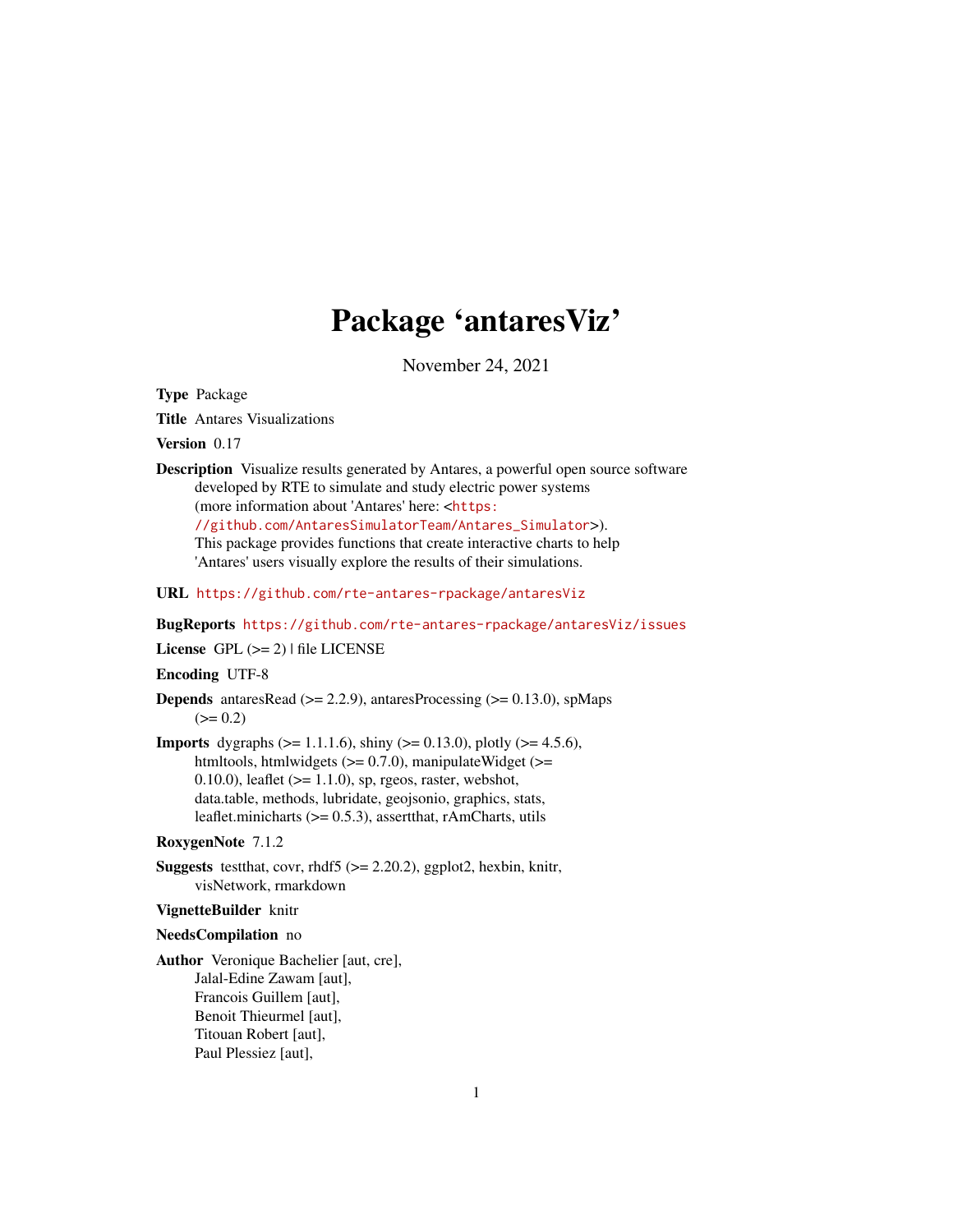```
Baptiste Seguinot [ctb],
RTE [cph]
```
Maintainer Veronique Bachelier <veronique.bachelier@rte-france.com>

Repository CRAN

Date/Publication 2021-11-24 09:20:02 UTC

## R topics documented:

|                                                                                                                 | $\mathcal{D}_{\mathcal{L}}$ |
|-----------------------------------------------------------------------------------------------------------------|-----------------------------|
|                                                                                                                 | 3                           |
|                                                                                                                 | 7                           |
|                                                                                                                 | 8                           |
|                                                                                                                 | -9                          |
| -10                                                                                                             |                             |
|                                                                                                                 |                             |
|                                                                                                                 |                             |
|                                                                                                                 |                             |
| $plotMapLayout \dots \dots \dots \dots \dots \dots \dots \dots \dots \dots \dots \dots \dots \dots \dots \dots$ |                             |
|                                                                                                                 |                             |
|                                                                                                                 |                             |
|                                                                                                                 |                             |
|                                                                                                                 |                             |
|                                                                                                                 |                             |
|                                                                                                                 |                             |
| -31                                                                                                             |                             |
| -31                                                                                                             |                             |
|                                                                                                                 |                             |
|                                                                                                                 |                             |
|                                                                                                                 |                             |

#### **Index** [41](#page-40-0)

addShadows *Add a shadow to map layers*

## Description

This function adds a shadow to every svg element added to a leaflet map. It can greatly improve the lisibility of the map.

## Usage

addShadows(map)

## Arguments

map A leaflet map object.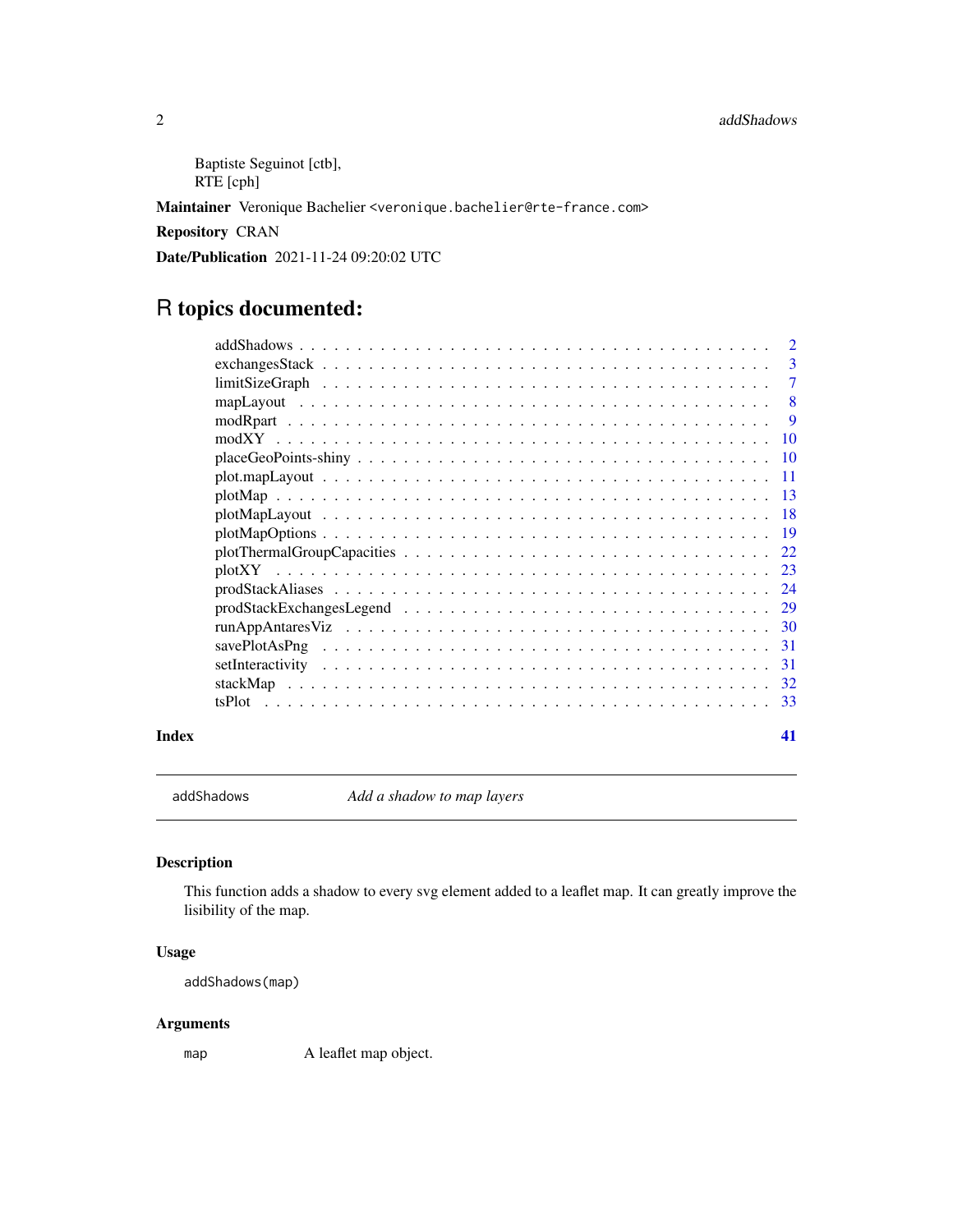## <span id="page-2-0"></span>exchangesStack 3

## Value

The modified map object

#### Examples

```
require(leaflet)
require(leaflet.minicharts)
leaflet() %>%
 addTiles() %>%
 addFlows(0, 0, 1, 0, col= gray(0.9)) %>%
 addCircleMarkers(c(0, 1), c(0, 0), color = "white", fillOpacity = 1, stroke = FALSE) %addShadows()
```
exchangesStack *Plot the exchanges of an area*

#### Description

This function draws a stack representing the evolution of the exchanges of an area with its neighbours. Positive values denotes exports and negative values imports. User can either plot all flows from/to an area using the default stack or use a custom one. User can see available stacks with exchangesStackAliases and create new ones with setExchangesStackAlias.

## Usage

```
exchangesStack(
  x,
  stack = "default",
  area = NULL,
 mcYear = "average",
  dateRange = NULL,
  colors = NULL,
 yMin = NULL,
 yMax = NULL,
  customTicks = NULL,
  main = NULL,ylab = NULL,
  unit = c("MWh", "GWh", "TWh"),compare = NULL,
  compareOpts = list(),
  interactive = getInteractivity(),legend = TRUE,legendId = sample(1e+09, 1),groupId = legendId,updateLegendOnMouseOver = TRUE,
```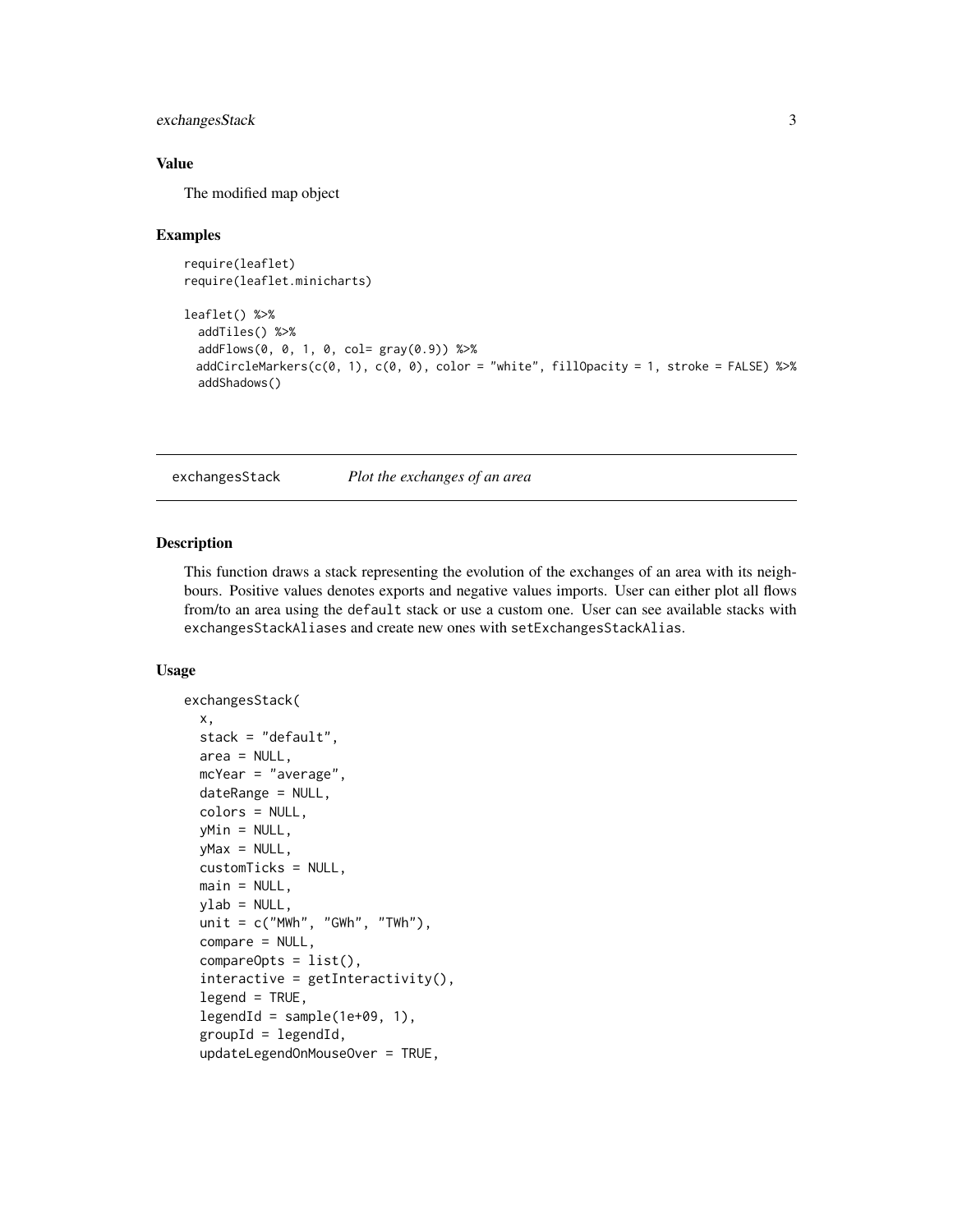```
legendItemsPerRow = 5,
width = NULL,
height = NULL,xyCompare = c("union", "intersect"),
h5requestFiltering = list(),
stepPlot = FALSE,
drawPoints = FALSE,
timeSteph5 = "hourly",
mcYearh5 = NULL,
tablesh5 = c("areas", "links"),
language = "en",hidden = NULL,
refStudy = NULL,
...
```
)

```
exchangesStackAliases()
```

```
setExchangesStackAlias(
  name,
 variables,
 colors,
 lines = NULL,
 lineColors = NULL,
 lineWidth = 3,
 description = NULL
\mathcal{L}
```
#### Arguments

| $\mathsf{x}$ | Object of class antaresData created with function readAntares. It is required<br>to contain link data. If it also contains area data with column 'ROW BAL.', then<br>exchanges with the rest of the world are also displayed on the chart. |
|--------------|--------------------------------------------------------------------------------------------------------------------------------------------------------------------------------------------------------------------------------------------|
| stack        | Name of the stack to use. If default, all flows available will be plotted. One<br>can visualize available stacks with exchanges Stack Aliases                                                                                              |
| area         | Name of a single area. The flows from/to this area will be drawn by the function.                                                                                                                                                          |
| mcYear       | If x, contains multiple Monte-Carlo scenarios, this parameter determine which<br>scenario is displayed. Must be an integer representing the index of the scenario<br>or the word "average". In this case data are averaged.                |
| dateRange    | A vector of two dates. Only data points between these two dates are displayed.<br>If NULL, then all data is displayed.                                                                                                                     |
| colors       | Vector of colors with same length as parameter variables. If variables is an<br>alias, then this argument should be NULL in order to use default colors.                                                                                   |
| yMin         | numeric, the minimum value to be displayed on all y Axis. If NULL, the min<br>value is automatically set                                                                                                                                   |
| yMax         | numeric, the maximum value to be displayed on all y Axis. If NULL, the max<br>value is automatically set                                                                                                                                   |

<span id="page-3-0"></span>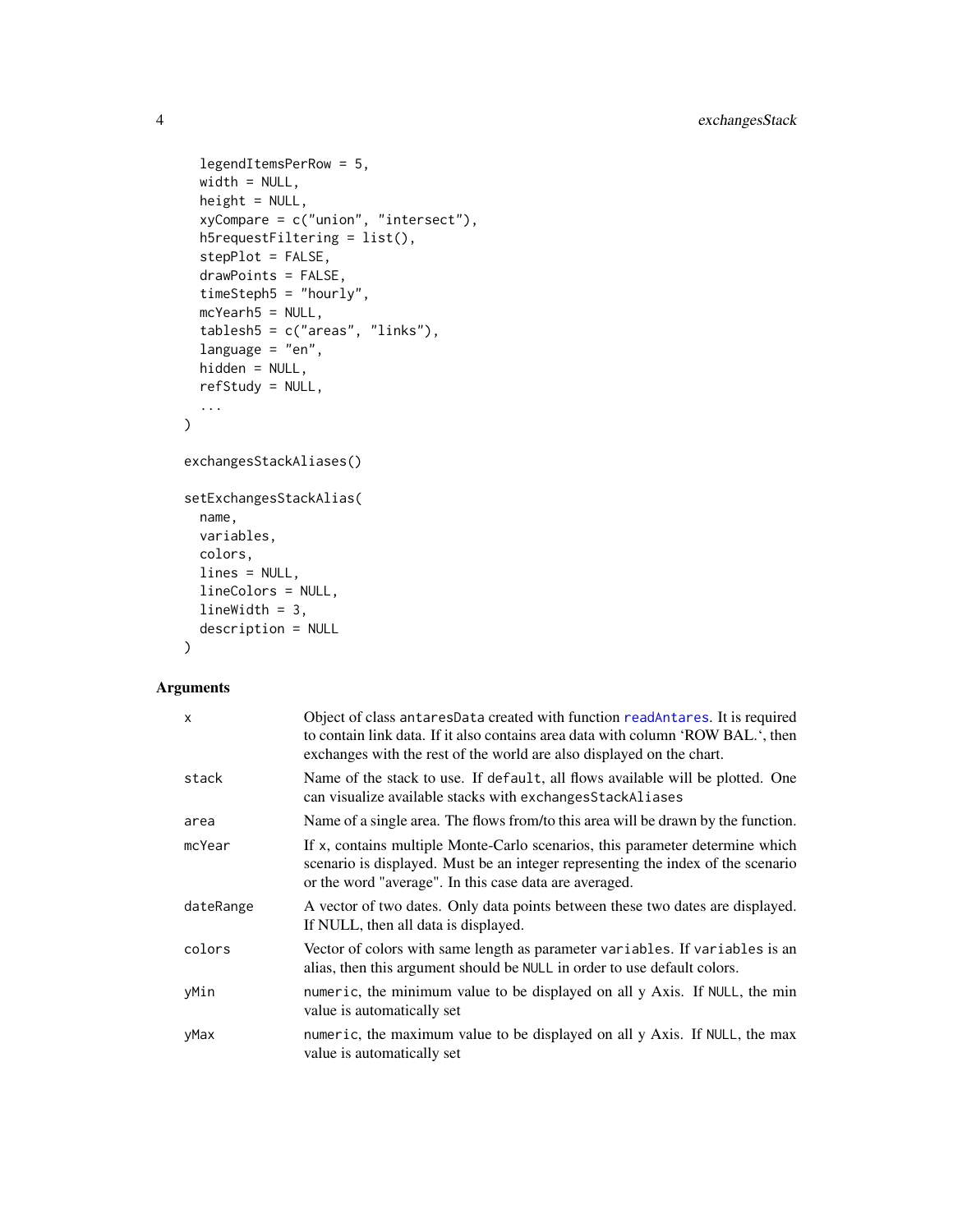<span id="page-4-0"></span>

| customTicks             | numeric vector of the custom ticks values to be displayed on the y Axis. If<br>NULL, the ticks are automatically generated                                                                                                                                                                                                                                   |
|-------------------------|--------------------------------------------------------------------------------------------------------------------------------------------------------------------------------------------------------------------------------------------------------------------------------------------------------------------------------------------------------------|
| main                    | Title of the graph.                                                                                                                                                                                                                                                                                                                                          |
| ylab                    | Title of the Y-axis.                                                                                                                                                                                                                                                                                                                                         |
| unit                    | Unit used in the graph. Possible values are "MWh", "GWh" or "TWh".                                                                                                                                                                                                                                                                                           |
| compare                 | An optional character vector containing names of parameters. When it is set,<br>two charts are outputed with their own input controls. Alternatively, it can be a<br>named list with names corresponding to parameter names and values being list<br>with the initial values of the given parameter for each chart. See details if you<br>are drawing a map. |
| compareOpts             | List of options that indicates the number of charts to create and their position.<br>Check out the documentation of compareOptions to see available options.                                                                                                                                                                                                 |
| interactive             | Logical Value. If TRUE, then a shiny gadget is launched that lets the user interac-<br>tively choose the areas or districts to display.                                                                                                                                                                                                                      |
| legend                  | Logical value indicating if a legend should be drawn. This argument is usefull<br>when one wants to create a shared legend with prodStackLegend                                                                                                                                                                                                              |
| legendId                | Id of the legend linked to the graph. This argument is usefull when one wants to<br>create a shared legend with prodStackLegend                                                                                                                                                                                                                              |
| groupId                 | Parameter that can be used to synchronize the horizontal zoom of multiple<br>charts. All charts that need to be synchronized must have the same group.                                                                                                                                                                                                       |
| updateLegendOnMouseOver |                                                                                                                                                                                                                                                                                                                                                              |
|                         | LogicalValue. If TRUE the legend will be updated when the mouse is over a<br>stack. If FALSE the legend will be updated on a click                                                                                                                                                                                                                           |
| legendItemsPerRow       |                                                                                                                                                                                                                                                                                                                                                              |
|                         | Number of elements to put in each row of the legend.                                                                                                                                                                                                                                                                                                         |
| width                   | Width of the graph expressed in pixels or in percentage of the parent element.<br>For instance "500px" and "100%" are valid values.                                                                                                                                                                                                                          |
| height                  | Height of the graph expressed in pixels or in percentage of the parent element.<br>For instance "500px" and "100%" are valid values.                                                                                                                                                                                                                         |
| xyCompare               | Use when you compare studies, can be "union" or "intersect". If union, all of<br>mcYears in one of studies will be selectable. If intersect, only mcYears in all<br>studies will be selectable.                                                                                                                                                              |
| h5requestFiltering      |                                                                                                                                                                                                                                                                                                                                                              |
|                         | Contains arguments used by default for h5 request, typically h5requestFiltering<br>$=$ list(links = getLinks(areas = myArea), mcYears = myMcYear)                                                                                                                                                                                                            |
| stepPlot                | boolean, step style for curves.                                                                                                                                                                                                                                                                                                                              |
| drawPoints              | boolean, add points on graph                                                                                                                                                                                                                                                                                                                                 |
| timeSteph5              | character timeStep to read in h5 file. Only for Non interactive mode.                                                                                                                                                                                                                                                                                        |
| mcYearh5                | numeric mcYear to read for h5. Only for Non interactive mode.                                                                                                                                                                                                                                                                                                |
| tablesh5                | character tables for h5 ("areas" "links", "clusters" or "disticts"). Only for Non<br>interactive mode.                                                                                                                                                                                                                                                       |
| language                | character language use for label. Defaut to 'en'. Can be 'fr'.                                                                                                                                                                                                                                                                                               |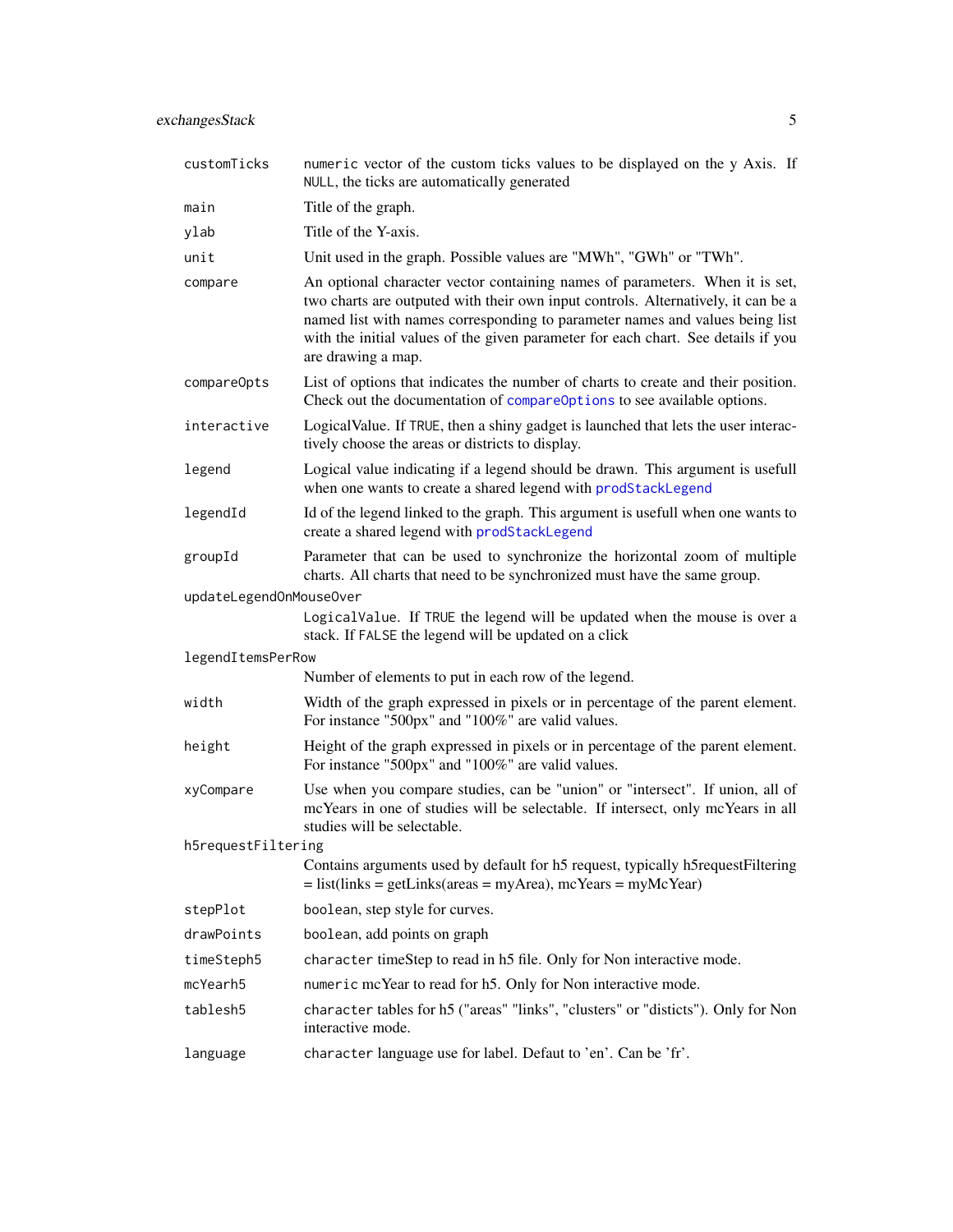<span id="page-5-0"></span>

| hidden      | logical Names of input to hide. Defaut to NULL                                                                                                                                                                                      |
|-------------|-------------------------------------------------------------------------------------------------------------------------------------------------------------------------------------------------------------------------------------|
| refStudy    | An object of class antares Data created with function readantares containing<br>data for areas and or districts. Can also contains an opts who refer to a h5 file.                                                                  |
| $\ddots$    | Other arguments for manipulateWidget                                                                                                                                                                                                |
| name        | name of the stack to create or update                                                                                                                                                                                               |
| variables   | A named list of expressions created with alist. The name of each element is<br>the name of the variable to draw in the stacked graph. The element itself is an<br>expression explaining how to compute the variable (see examples). |
| lines       | A named list of expressions created with a list indicating how to compute the<br>curves to display on top of the stacked graph. It should be NULL if there is no<br>curve to trace or if parameter variables is an alias.           |
| lineColors  | Vector of colors with same length as parameter lines. This argument should be<br>NULL if there is no curve to trace or if parameter variables is an alias.                                                                          |
| lineWidth   | Optionnal. Defaut to 3. Vector of width with same length as parameter lines<br>(or only one value).                                                                                                                                 |
| description | Description of the stack. It is displayed by function exchanges Stack Aliases.                                                                                                                                                      |
|             |                                                                                                                                                                                                                                     |

#### Details

Compare argument can take following values :

- "mcYear"
- "main"
- "unit"
- "area"
- "legend"
- "stepPlot"
- "drawPoints"

#### Value

A htmlwidget of class dygraph. It can be modified with functions from package dygraphs.

## Examples

```
## Not run:
mydata <- readAntares(links = "all", timeStep = "daily")
exchangesStack(mydata)
# Also display exchanges with the rest of the world
mydata <- readAntares(areas = "all", links = "all", timeStep = "daily")
exchangesStack(mydata)
# Use compare :
exchangesStack(mydata, compare = "mcYear")
exchangesStack(mydata, compare = "area")
```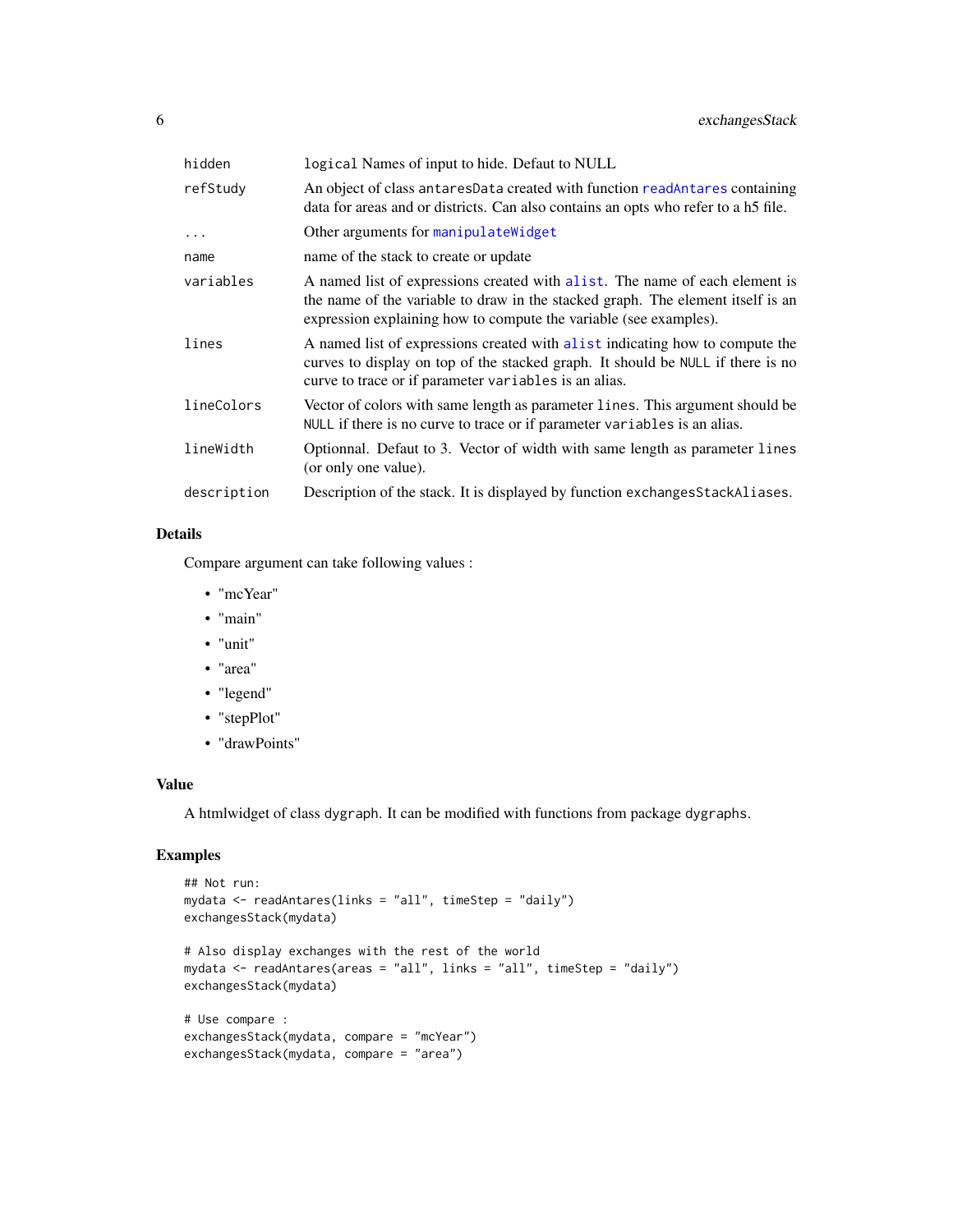```
exchangesStack(mydata, compare = "unit")
exchangesStack(mydata, compare = "legend")
# Compare studies with refStudy argument
exchangesStack(x = myData1, refStudy = myData2)exchangesStack(x = myData1, refStudy = myData2, interactive = FALSE)exchangesStack(x = list(myData2, myData3, myData4), refStudy = myData1)
exchangesStack(x = list(myData2, myData3, myData4), refStudy = myData1, interactive = FALSE)
# Use h5 opts
# Set path of simulaiton
setSimulationPath(path = path1)
# Convert your study in h5 format
writeAntaresH5(path = mynewpath)
# Redefine sim path with h5 file
opts <- setSimulationPath(path = mynewpath)
exchangesStack(x = opts)
# Compare elements in a single study
exchangesStack(x = opts, .compare = "mcYear")# Compare 2 studies
exchangesStack(x = list(opts, opts2))
# Compare 2 studies with argument refStudy
exchangesStack(x = opts, refStudy = opts2)exchangesStack(x = opts, refStudy = opts2, interactive = FALSE, mcYearh5 = 2, areas = myArea)
exchangesStack(x = opts, refStudy = opts2, h5requestFiltering = list(
areas = getAreas(select = "a"),
links = getLinks(areas = myArea),
mcYears = myMcYear))
```
## End(Not run)

limitSizeGraph *Use to change limit size of graph (in Mb)*

#### Description

Use to change limit size of graph (in Mb)

## Usage

```
limitSizeGraph(size)
```
#### Arguments

size numeric widget size autorized in modules (default 200)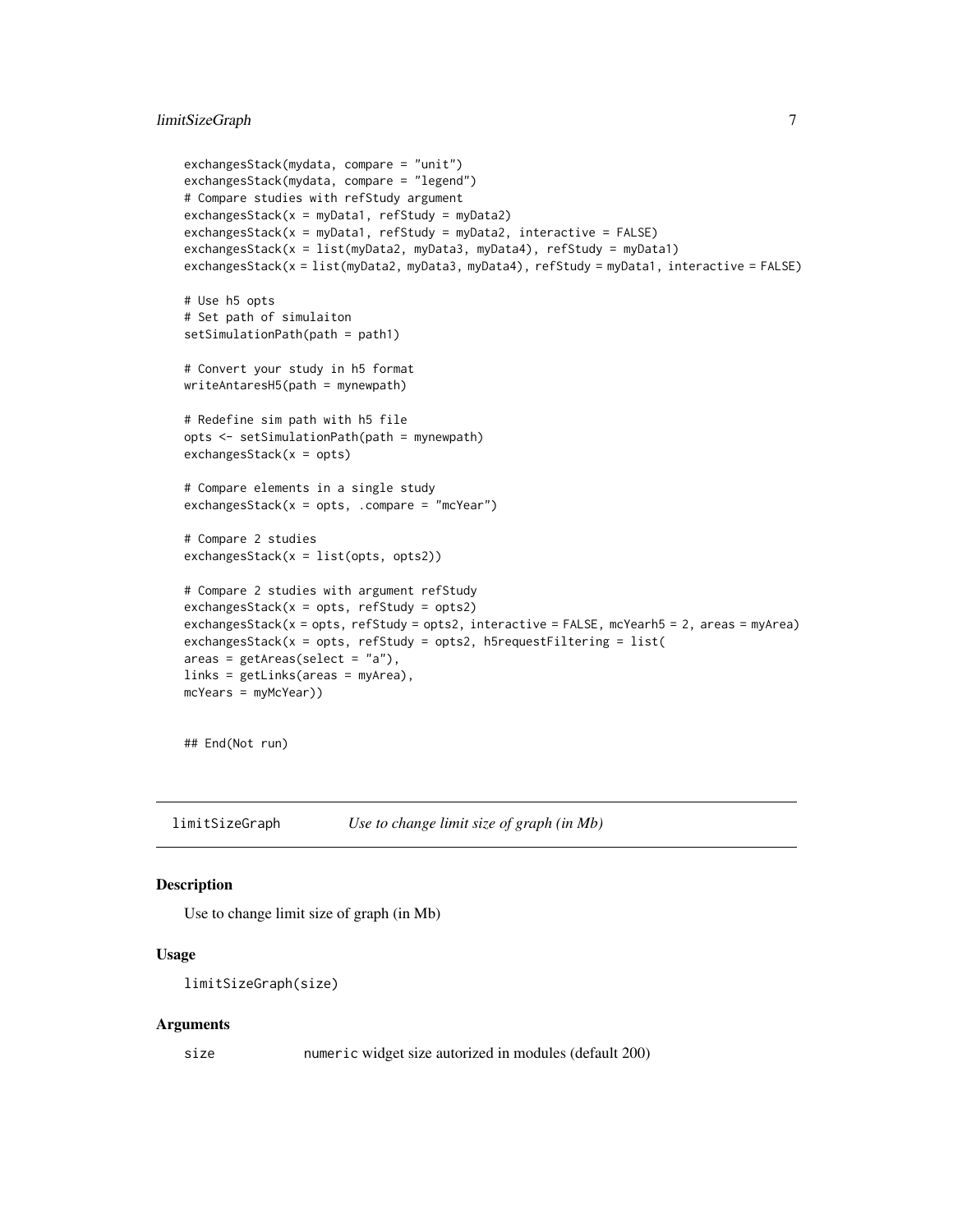#### Examples

## Not run: limitSizeGraph(500)

## End(Not run)

<span id="page-7-1"></span>mapLayout *Place areas of a study on a map*

#### Description

This function launches an interactive application that let the user place areas of a study on a map. the GPS coordinates of the areas are then returned and can be used in functions. This function should be used only once per study. The result should then be saved in an external file and be reused.

#### Usage

```
mapLayout(
  layout,
  what = c("areas", "districts"),
  map = getSpMaps(),
  map_builder = TRUE
)
```
#### **Arguments**

| layout      | object returned by function readLayout                                            |  |
|-------------|-----------------------------------------------------------------------------------|--|
| what        | Either "areas" or "districts". Indicates what type of object to place on the map. |  |
| map         | An optional SpatialPolygons or SpatialPolygonsDataFrame object. See<br>getSpMaps  |  |
| map_builder | logical Add inputs for build custom map? Defaut to TRUE.                          |  |

#### Details

With map\_builder option, you can build a quiet custom map using spMaps package. This package help you to build [SpatialPolygonsDataFrame](#page-0-0) on Europe. Moreover, you can use two options in the module :

- "Merge countries" : Some countries like UK or Belgium are firstly rendered in multiple and diffrent area. You can so choose to finally use this countries as one single area on the map
- "Merge states" : If you need states details but not having one area per state, the map will be incomplete for some countries, plotting only states with area. So you can choose to aggregate the states of the countries. This is done using a nearest states algorithm. The result is available only after layout validation.

<span id="page-7-0"></span>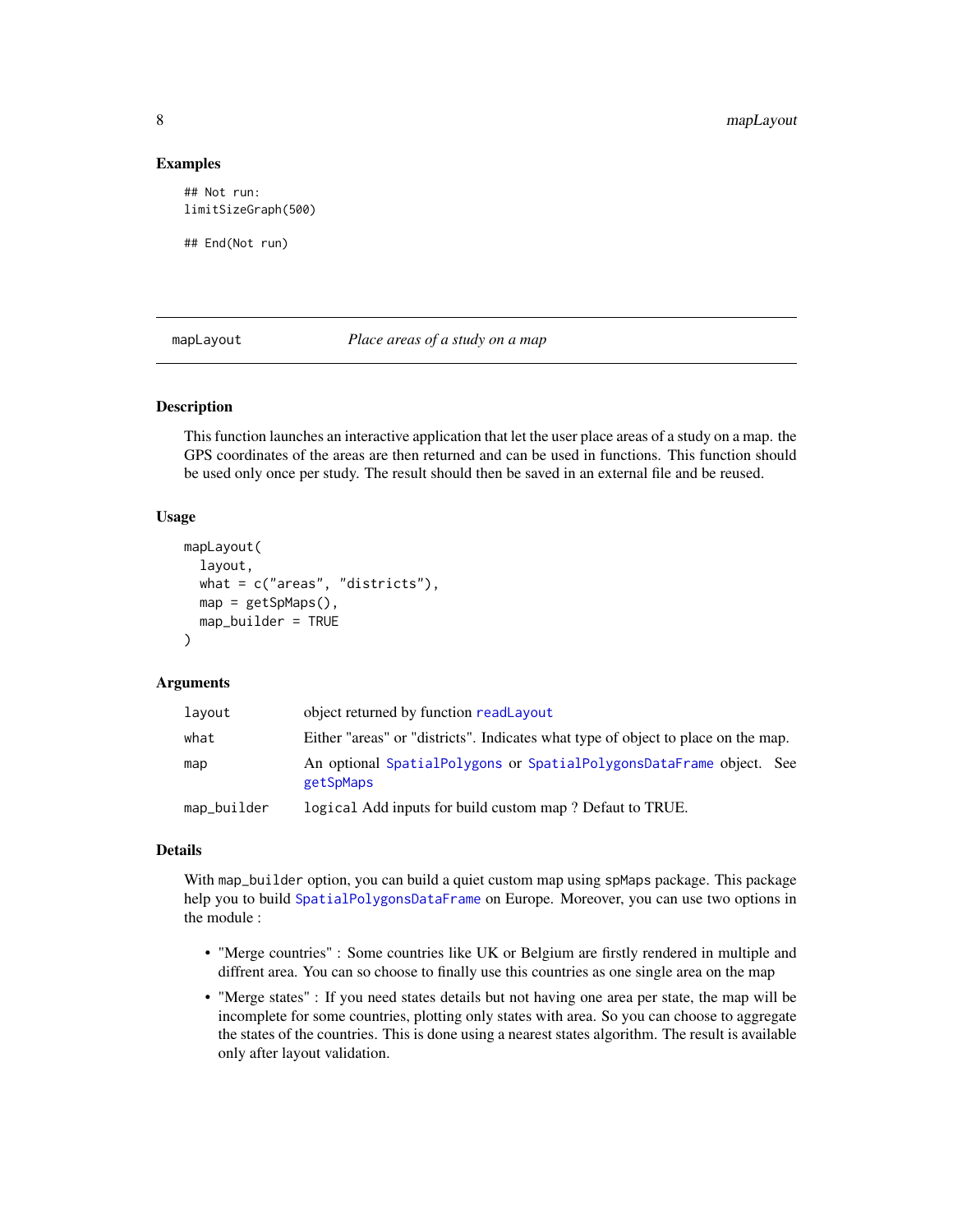#### <span id="page-8-0"></span>modRpart 99

## Value

An object of class mapLayout.

## See Also

[plotMapLayout](#page-17-1)

## Examples

```
## Not run:
# Read the coordinates of the areas in the Antares interface, then convert it
# in a map layout.
layout <- readLayout()
ml <- mapLayout(layout)
# visualize mapLayout
plotMapLayout(ml)
# Save the result for future use
save(ml, file = "ml.rda")
```
## End(Not run)

#### modRpart *Make rpart from antares data*

#### Description

Make rpart from antares data

#### Usage

modRpart(data)

## Arguments

data an antaresData after use of [mergeAllAntaresData](#page-0-0)

#### Examples

```
## Not run:
setSimulationPath("Mystud", 1)
mydata <- readAntares(areas = "all", select = "OIL")
mydata <- mergeAllAntaresData(mydata)
modRpart(mydata)
```
## End(Not run)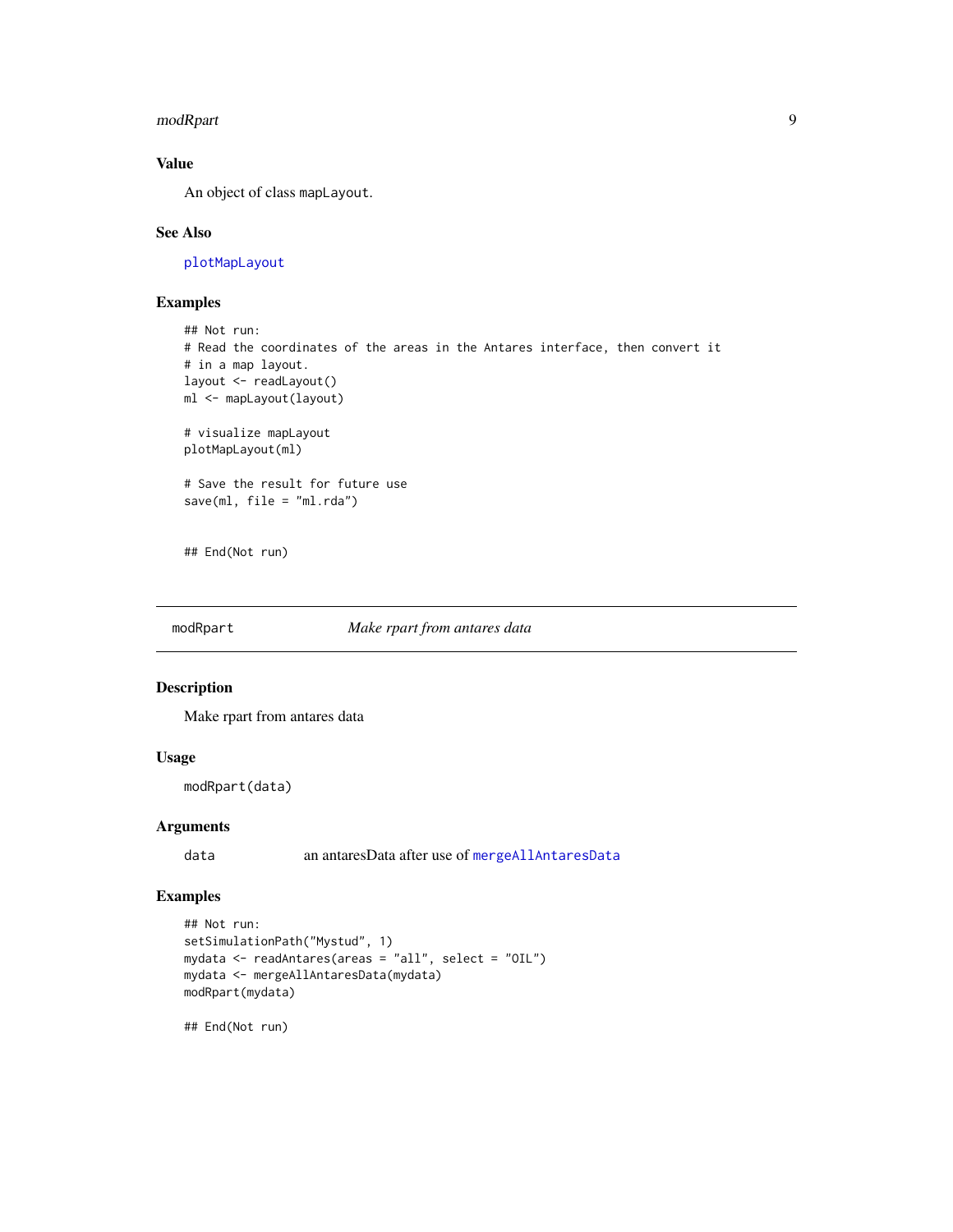<span id="page-9-0"></span>

## Description

Make X-Y bockey plot, interactive version

#### Usage

```
modXY(x, xyCompare = c("union", "intersect"))
```
## Arguments

| $\mathsf{x}$ | optsH <sub>5</sub> or list of optsH <sub>5</sub>                                                                                                                                                |
|--------------|-------------------------------------------------------------------------------------------------------------------------------------------------------------------------------------------------|
| xyCompare    | Use when you compare studies, can be "union" or "intersect". If union, all of<br>mcYears in one of studies will be selectable. If intersect, only mcYears in all<br>studies will be selectable. |

## Examples

```
## Not run:
opts <- setSimulationPath("h5File")
modXY(opts)
modXY(list(opts, opts))
```
## End(Not run)

placeGeoPoints-shiny *Shiny bindings for placeGeoPoints*

## Description

Output and render functions for using placeGeoPoints within Shiny applications and interactive Rmd documents.

## Usage

```
leafletDragPointsOutput(outputId, width = "100%", height = "400px")
renderLeafletDragPoints(expr, env = parent.frame(), quoted = FALSE)
```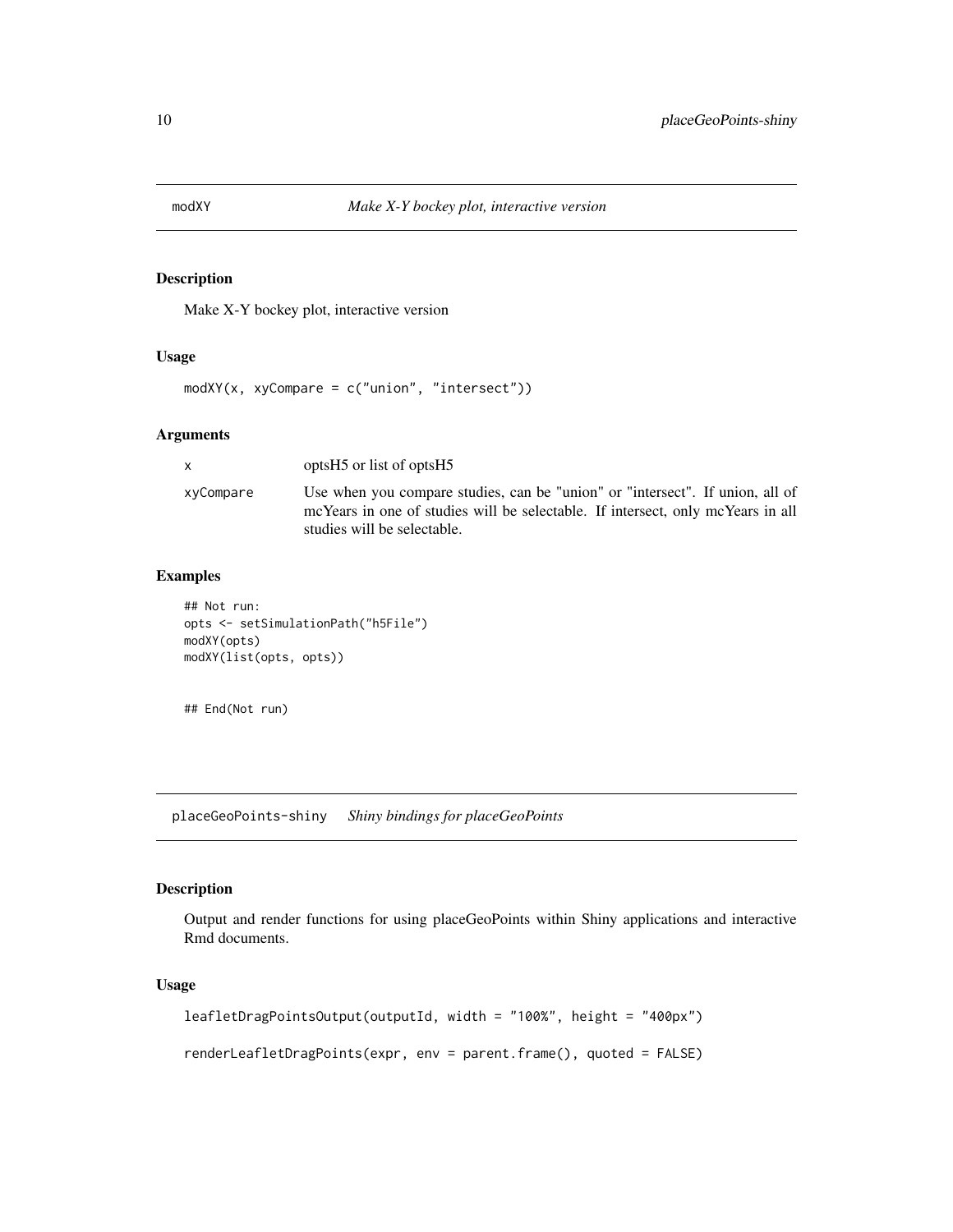## <span id="page-10-0"></span>plot.mapLayout 11

#### Arguments

| outputId      | output variable to read from                                                                                                      |
|---------------|-----------------------------------------------------------------------------------------------------------------------------------|
| width, height | Must be a valid CSS unit (like '100%', '400px', 'auto') or a number, which<br>will be coerced to a string and have 'px' appended. |
| expr          | An expression that generates a placeGeoPoints                                                                                     |
| env           | The environment in which to evaluate expr.                                                                                        |
| quoted        | Is expr a quoted expression (with $\text{quote}()$ )? This is useful if you want to save<br>an expression in a variable.          |

| plot.mapLayout | Plot method for map layout |  |
|----------------|----------------------------|--|
|----------------|----------------------------|--|

## Description

This method can be used to visualize the network of an antares study. It generates an interactive map with a visual representaiton of a map layout created with function [mapLayout](#page-7-1).

#### Usage

```
## S3 method for class 'mapLayout'
plot(
  x,
  colAreas = x$coords$color,
  dataAreas = 1,
  opacityArea = 1,
  areaMaxSize = 30,
  areaMaxHeight = 50,
  areaChartType = c("auto", "bar", "pie", "polar-area", "polar-radius"),
  labelArea = NULL,
  labelMinSize = 8,
  labelMaxSize = 8,
  colLinks = "#CCCCCC",
  sizeLinks = 3,
  opacityLinks = 1,
  dirLinks = 0,
  links = TRUE,
  areas = TRUE,
  tilesURL = defaultTilesURL(),
 preprocess = function(map) { map },
 width = NULL,
 height = NULL,...
\mathcal{L}
```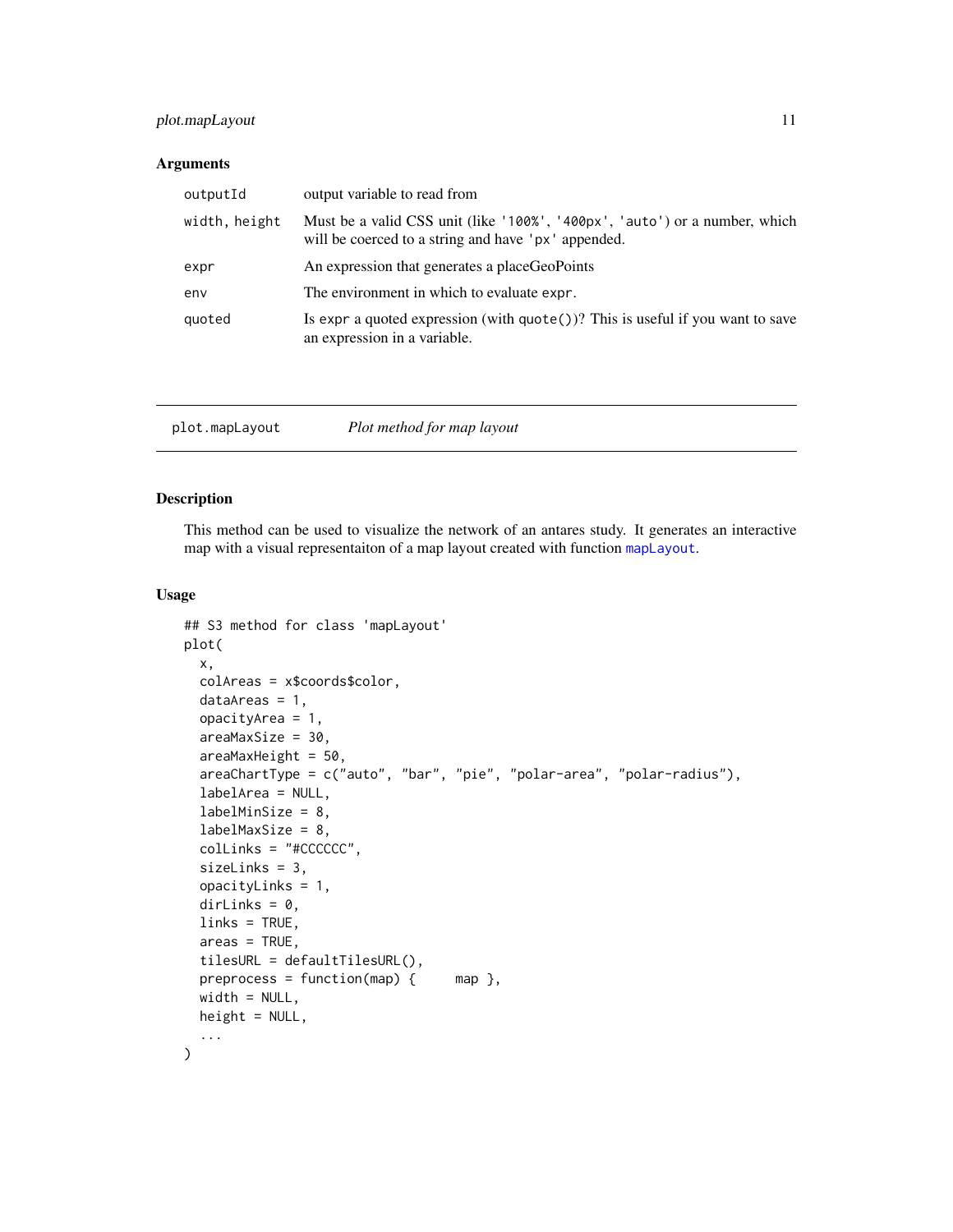## <span id="page-11-0"></span>Arguments

| Object created with function mapLayout                                                                                                                                                                                                                                                                  |
|---------------------------------------------------------------------------------------------------------------------------------------------------------------------------------------------------------------------------------------------------------------------------------------------------------|
| Vector of colors for areas. By default, the colors used in the Antares software<br>are used.                                                                                                                                                                                                            |
| A numeric vector or a numeric matrix that is passed to function link[addMinicharts].<br>A single vector will produce circles with different radius. A matrix will produce<br>bar charts or pie charts or polar charts, depending on the value of areaChartType                                          |
| Opacity of areas. It has to be a numeric vector with values between 0 and 1.                                                                                                                                                                                                                            |
| Maximal width in pixels of the symbols that represent areas on the map.                                                                                                                                                                                                                                 |
| Maximal height of bars. Used only if a barchart representation is used.                                                                                                                                                                                                                                 |
| Type of chart to use to represent areas.                                                                                                                                                                                                                                                                |
| Character vector containing labels to display inside areas.                                                                                                                                                                                                                                             |
| minimal height of labels.                                                                                                                                                                                                                                                                               |
| maximal height of labels.                                                                                                                                                                                                                                                                               |
| Vector of colors for links.                                                                                                                                                                                                                                                                             |
| Line width of the links, in pixels.                                                                                                                                                                                                                                                                     |
| Opacity of the links. It has to be a numeric vector with values between 0 and 1.                                                                                                                                                                                                                        |
| Single value or vector indicating the direction of the link. Possible values are<br>0, -1 and 1. If it equals 0, then links are repsented by a simple line. If it is<br>equal to 1 or -1 it is represented by a line with an arrow pointing respectively<br>the destination and the origin of the link. |
| Should links be drawn on the map?                                                                                                                                                                                                                                                                       |
| Should areas be drawn on the map?                                                                                                                                                                                                                                                                       |
| URL template used to get map tiles. The followign site provides some URLs;<br>https://leaflet-extras.github.io/leaflet-providers/preview/                                                                                                                                                               |
| A function that takes as argument a map and that returns a modified version of<br>this map. This parameter can be used to add extra information on a map.                                                                                                                                               |
| Width of the graph expressed in pixels or in percentage of the parent element.<br>For instance "500px" and "100%" are valid values.                                                                                                                                                                     |
| Height of the graph expressed in pixels or in percentage of the parent element.<br>For instance "500px" and "100%" are valid values.                                                                                                                                                                    |
| Currently unused.                                                                                                                                                                                                                                                                                       |
|                                                                                                                                                                                                                                                                                                         |

## Value

The function generates an htmlwidget of class leaflet. It can be stored in a variable and modified with package [leaflet](#page-0-0)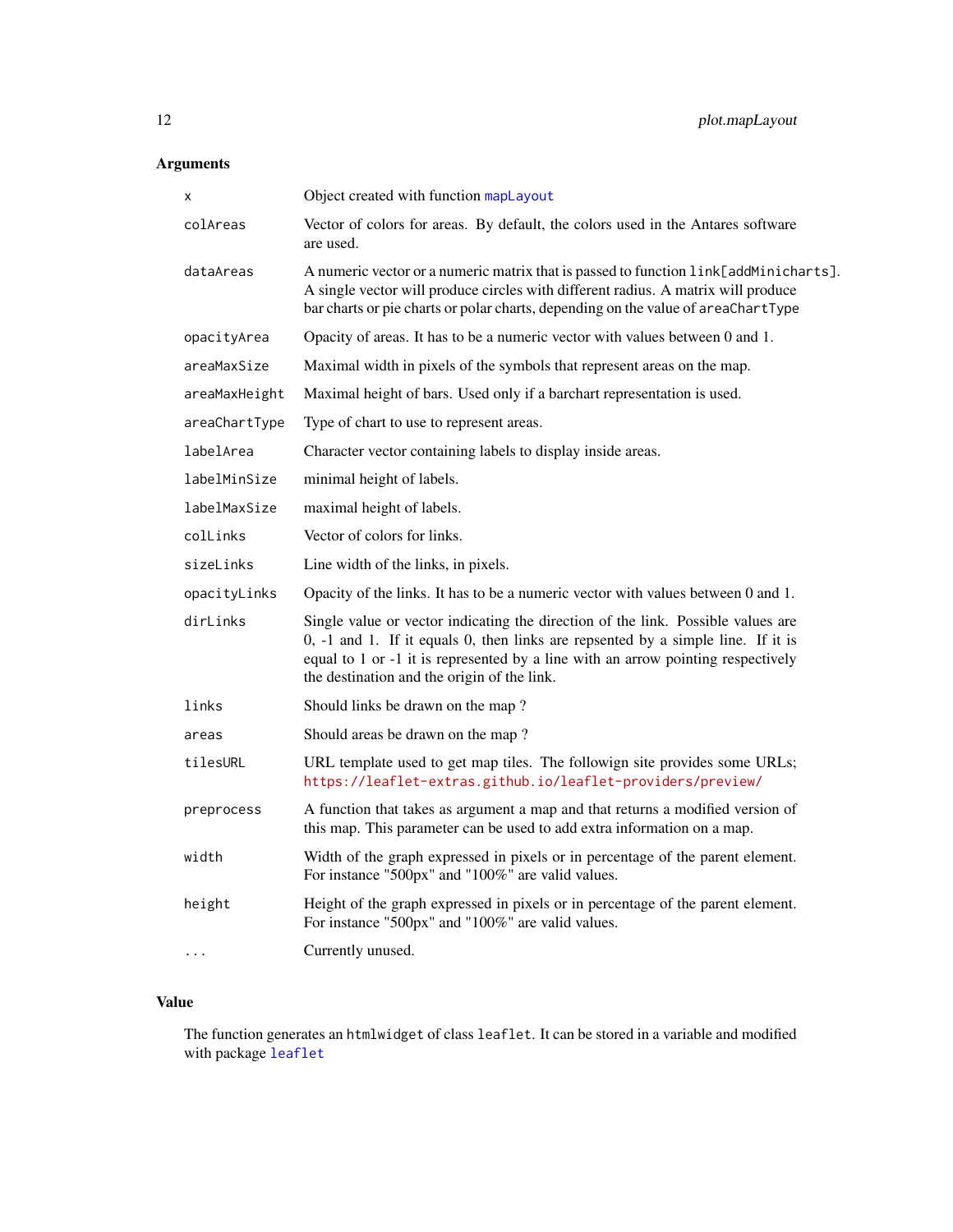#### <span id="page-12-0"></span>plotMap and the state of the state of the state of the state of the state of the state of the state of the state of the state of the state of the state of the state of the state of the state of the state of the state of th

#### Examples

```
## Not run:
# Read the coordinates of the areas in the Antares interface, then convert it
# in a map layout.
layout <- readLayout()
ml <- mapLayout(layout)
# Save the result for future use
save(m1, file = "m1.rda")# Plot the network on an interactive map
plot(ml)
# change style
plot(ml, colAreas = gray(0.5), colLinks = "orange")
# Use polar area charts to represent multiple values for each area.
nareas <- nrow(ml$coords)
fakeData \leq matrix(runif(nareas * 3), ncol = 3)
plot(ml, sizeAreas = fakeData)
# Store the result in a variable to change it with functions from leaflet
# package
library(leaflet)
center <- c(mean(ml$coords$x), mean(ml$coords$y))
p <- plot(ml)
p %>%
  addCircleMarker(center[1], center[2], color = "red",
                  popup = "I'm the center !")
## End(Not run)
```
<span id="page-12-1"></span>

plotMap *Display results of a simulation on a map*

#### Description

This function generates an interactive map that let the user visually explore the results of an Antares simulation. By default the function starts a Shiny gadget that let the user which variables to represent.

#### Usage

```
plotMap(
  x,
  refStudy = NULL,
```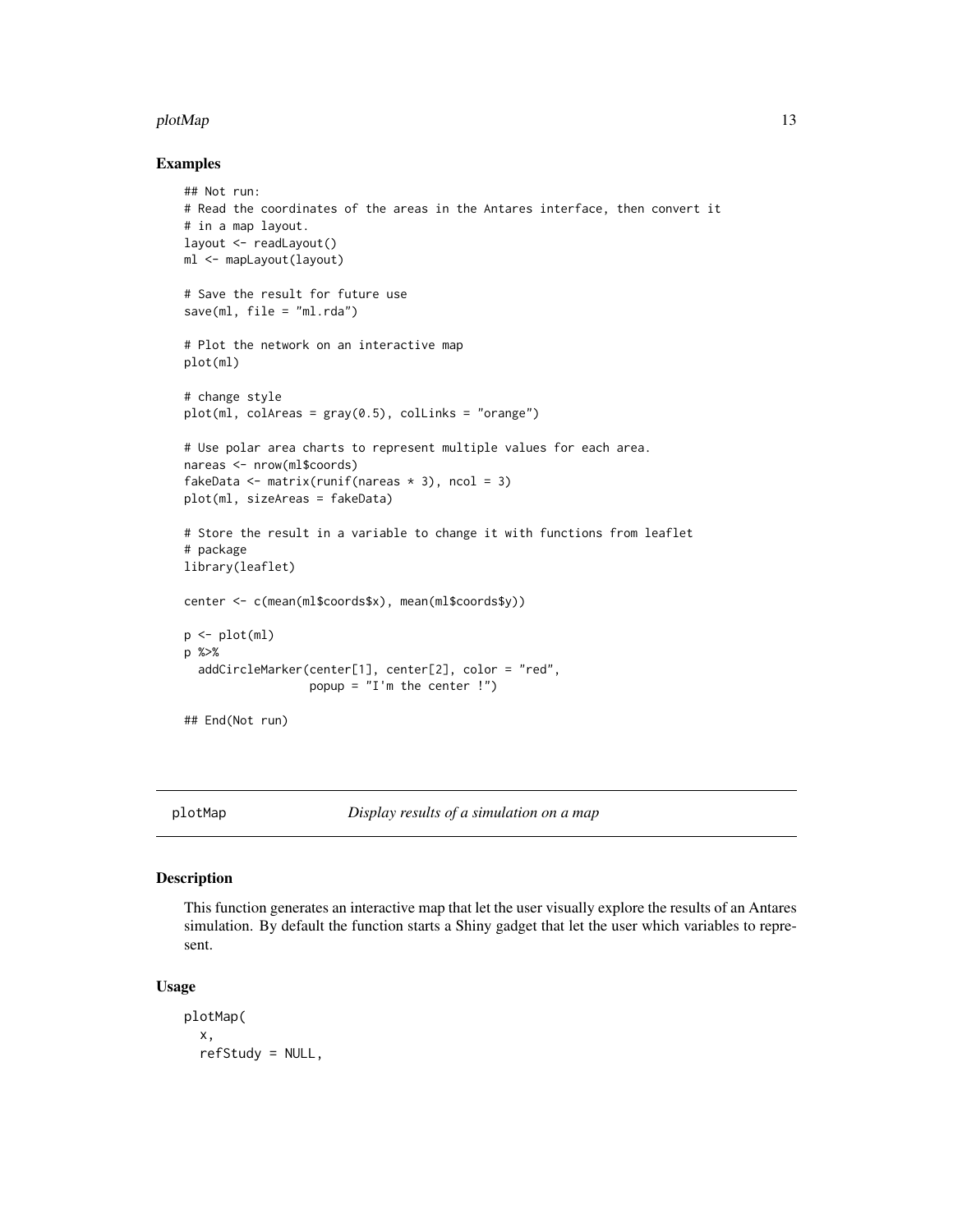```
mapLayout,
 colAreaVar = "none",
  sizeAreaVars = c(),
  areaChartType = c("bar", "pie", "polar-area", "polar-radius"),
  uniqueScale = FALSE,
  showLabels = FALSE,
 popupAreaVars = c(),
  labelAreaVar = "none",
  colLinkVar = "none",
  sizeLinkVar = "none",
 popupLinkVars = c(),
 closePopupOnClick = TRUE,
  type = c("detail", "avg"),
  timeId = NULL,mcYear = "average",
 main = "",typeSizeAreaVars = FALSE,
  aliasSizeAreaVars = c(),
 compare = NULL,
  compareOpts = list(),
  interactive = getInteractivity(),
 options = plotMapOptions(),
 width = NULL,
 height = NULL,dateRange = NULL,
  xyCompare = c("union", "intersect"),
 h5requestFiltering = list(),
  timeSteph5 = "hourly",
 mcYearh5 = NULL,tablesh5 = c("areas", "links"),
  sizeMiniPlot = FALSE,
 language = "en",hidden = NULL,...
\mathcal{L}
```
## Arguments

| $\mathsf{x}$ | Object of class antaresDataList created with readAntares and containing<br>areas and links data. It can be a list of antaresData objects. In this case, one<br>chart is created for each object. |
|--------------|--------------------------------------------------------------------------------------------------------------------------------------------------------------------------------------------------|
| refStudy     | An object of class antares Data created with function read Antares containing<br>data for areas and or districts. Can also contains an opts who refer to a h5 file.                              |
| mapLayout    | Object created with function mapLayout                                                                                                                                                           |
| colAreaVar   | Name of a variable present in x\$areas. The values of this variable are repre-<br>sented by the color of the areas on the map. If "none", then the default color is<br>used for all areas.       |

<span id="page-13-0"></span>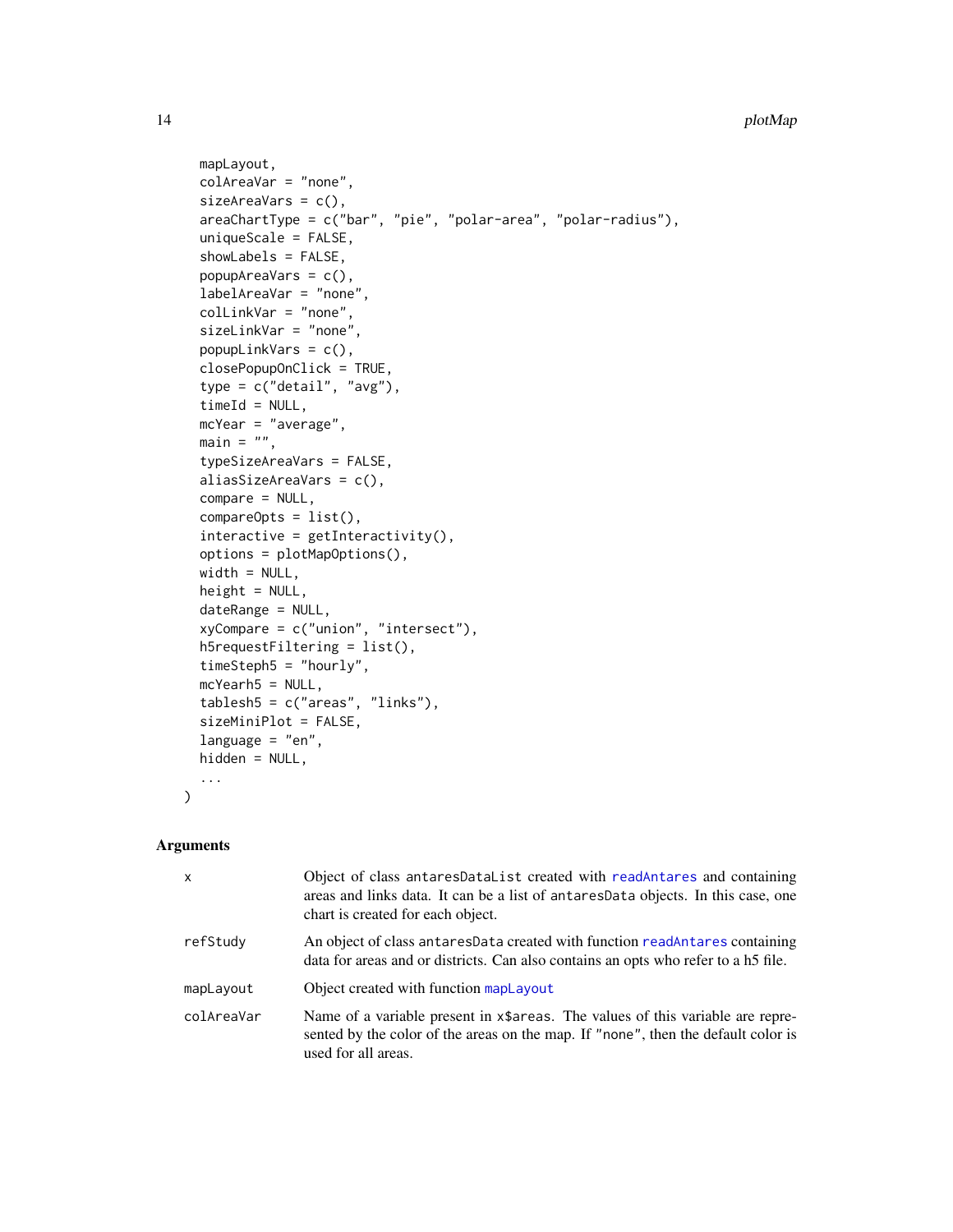#### <span id="page-14-0"></span>plotMap 2.15

- sizeAreaVars Vector of variables present in x\$areas to associate with the size of areas on the map. If this parameter has length equal to 0, all areas have the same size. If it has length equal to one, then the radius of the areas change depending on the values of the variable choosen. If it has length greater than 1 then areas are represented by a polar area chart where the size of each section depends on the values of each variable.
- areaChartType If parameter sizeAreaVars contains multiple variables, this parameter determines the type of representation. Possible values are "bar" for bar charts, "pie" for pie charts, "polar-area" and "polar-radius" for polar area charts where the values are represented respectively by the area or the radius of the slices.
- uniqueScale If the map contains polar or bar charts, should the different variables represented use the same scale or should each variable have its own scale ? This parameter should be TRUE only if the variables have the same unit and are comparable : for instance production variables.
- showLabels Used only when sizeAreaVars contains multiple variables. If it is TRUE, then values of each variable are displayed.
- popupAreaVars Vector of variables to display when user clicks on an area.
- labelAreaVar Variable to display inside the areas. This parameter is used only if parameter sizeAreaVars contains zero or one variable.
- colLinkVar Name of a variable present in x\$links. The values of this variable are represented by the color of the links on the map. If "none", then the default color is used for all links
- sizeLinkVar Name of a variable present in x\$links. Its values are represented by the line width of the links on the map.

```
popupLinkVars Vector of variables to display when user clicks on a link
```
closePopupOnClick

LogicalValue, if TRUE the popups will automatically be closed with each click. If FALSE, the popups will stay open.

- type If type="avg", the data is averaged by area/and or link and represented on the map. If it is equal to "detail", only one time step at a time. In interactive mode, an input control permits to choose the time step shown.
- timeId time id present in the data.
- mcYear If x, contains multiple Monte-Carlo scenarios, this parameter determine which scenario is displayed. Must be an integer representing the index of the scenario or the word "average". In this case data are averaged.

```
main Title of the map.
```
typeSizeAreaVars

```
logical. Select sizeAreaVars using alias ? Default to FALSE
```
aliasSizeAreaVars

If typeSizeAreaVars is set to TRUE, name of alias. You can find the list of alias with the function [showAliases](#page-0-0)

compare An optional character vector containing names of parameters. When it is set, two charts are outputed with their own input controls. Alternatively, it can be a named list with names corresponding to parameter names and values being list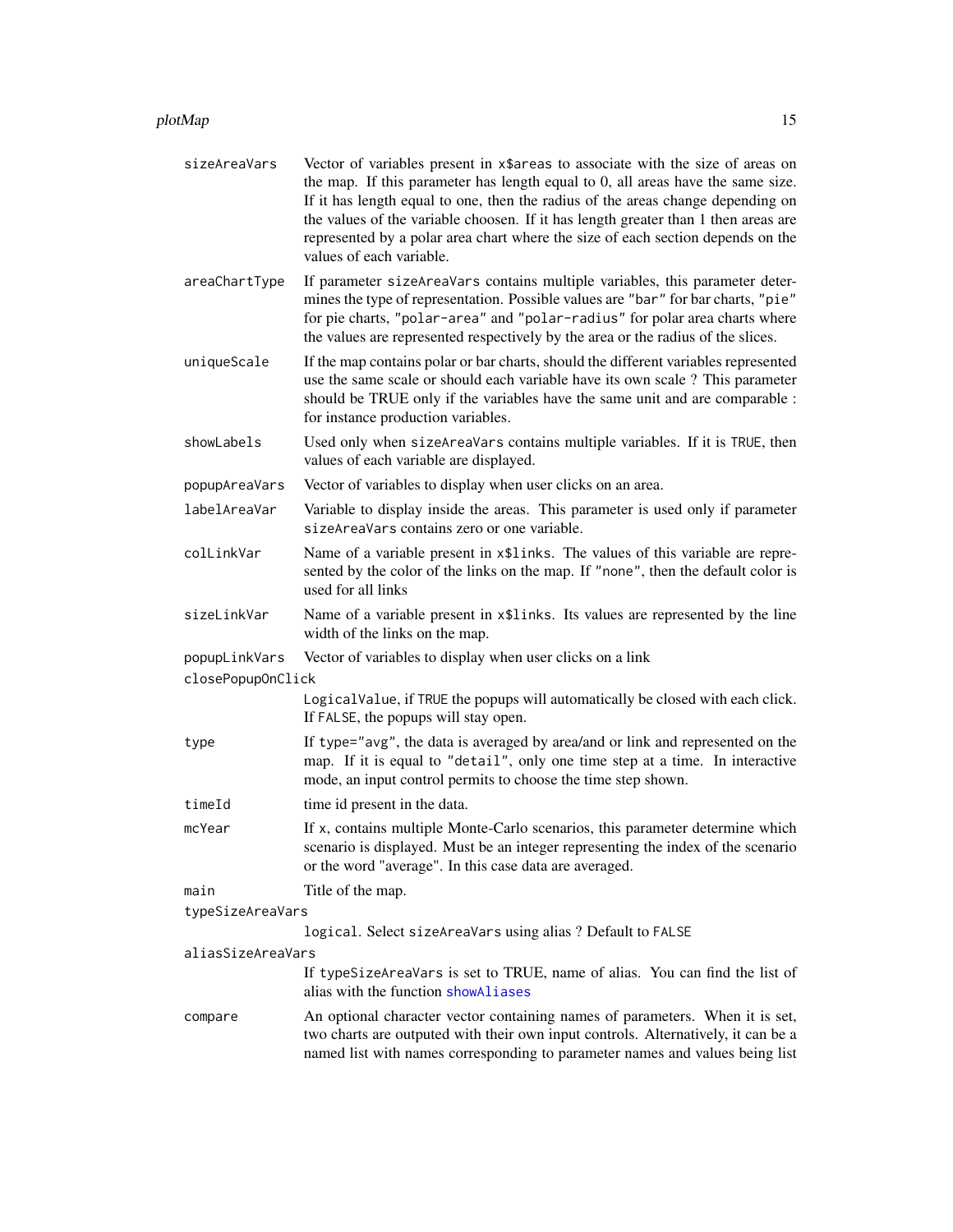<span id="page-15-0"></span>

|                    | with the initial values of the given parameter for each chart. See details if you<br>are drawing a map.                                                                                         |
|--------------------|-------------------------------------------------------------------------------------------------------------------------------------------------------------------------------------------------|
| compareOpts        | List of options that indicates the number of charts to create and their position.<br>Check out the documentation of compareOptions to see available options.                                    |
| interactive        | Logical Value. If TRUE, then a shiny gadget is launched that lets the user interac-<br>tively choose the areas or districts to display.                                                         |
| options            | List of parameters that override some default visual settings. See the help of<br>plotMapOptions.                                                                                               |
| width              | Width of the graph expressed in pixels or in percentage of the parent element.<br>For instance "500px" and "100%" are valid values.                                                             |
| height             | Height of the graph expressed in pixels or in percentage of the parent element.<br>For instance "500px" and "100%" are valid values.                                                            |
| dateRange          | A vector of two dates. Only data points between these two dates are displayed.<br>If NULL, then all data is displayed.                                                                          |
| xyCompare          | Use when you compare studies, can be "union" or "intersect". If union, all of<br>mcYears in one of studies will be selectable. If intersect, only mcYears in all<br>studies will be selectable. |
| h5requestFiltering |                                                                                                                                                                                                 |
|                    | Contains arguments used by default for h5 request, typically h5requestFiltering<br>$=$ list(mcYears = 3)                                                                                        |
| timeSteph5         | character timeStep to read in h5 file. Only for Non interactive mode.                                                                                                                           |
| mcYearh5           | numeric mcYear to read for h5. Only for Non interactive mode.                                                                                                                                   |
| tablesh5           | character tables for h5 ("areas" "links", "clusters" or "disticts"). Only for Non<br>interactive mode.                                                                                          |
| sizeMiniPlot       | boolean variable size for miniplot                                                                                                                                                              |
| language           | character language use for label. Defaut to 'en'. Can be 'fr'.                                                                                                                                  |
| hidden             | logical Names of input to hide. Defaut to NULL                                                                                                                                                  |
| .                  | Other arguments for manipulateWidget                                                                                                                                                            |

## Details

compare argument can take following values :

- "mcYear"
- "type"
- "colAreaVar"
- "sizeAreaVars"
- "areaChartType"
- "showLabels"
- "popupAreaVars"
- "labelAreaVar"
- "colLinkVar"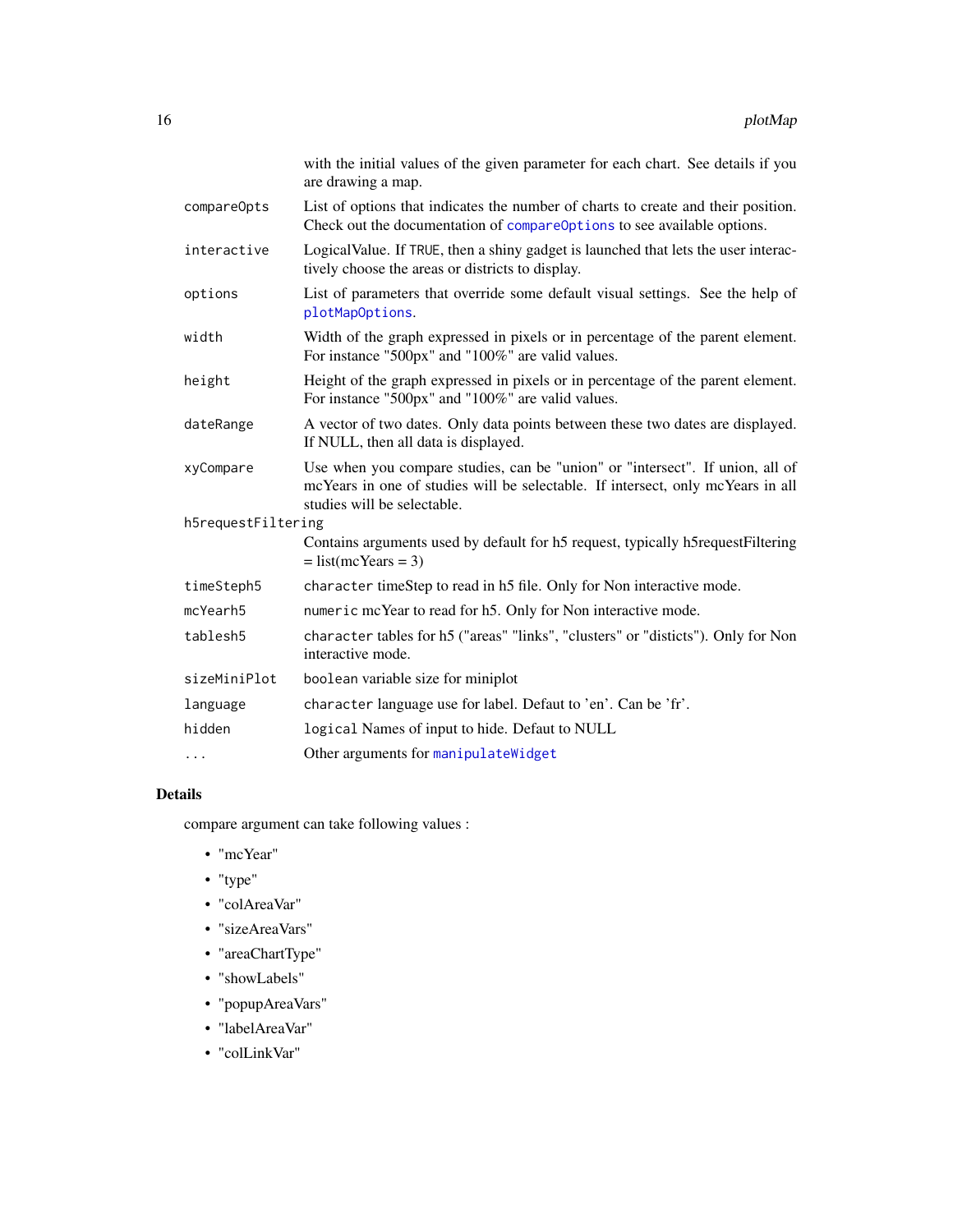#### plotMap and the set of the set of the set of the set of the set of the set of the set of the set of the set of the set of the set of the set of the set of the set of the set of the set of the set of the set of the set of t

- "sizeLinkVar"
- "popupLinkVars"
- "typeSizeAreaVars"
- "aliasSizeAreaVars"

## Value

An htmlwidget of class "leaflet". It can be modified with package leaflet. By default the function starts a shiny gadget that lets the user play with most of the parameters of the function. The function returns a leaflet map when the user clicks on the button "OK".

#### Examples

```
## Not run:
mydata <- readAntares(areas = "all", links = "all", timeStep = "daily",
                      select = "nostat")
# Place areas on a map. Ths has to be done once for a given study. Then the
# object returned by "mapLayout" may be saved and reloaded with
# functions save and load
layout <- readLayout()
ml <- mapLayout(layout = layout)
save("ml", file = "ml.rda")
plotMap(x = mydata, mapLayout = ml)# Specify the variables to use to control the color or size of elements.
plotMap(mydata, mapLayout = ml,
        sizeAreaVars = c("WIND", "SOLAR", "H. ROR"),
        sizeLinkVar = "FLOW LIN.")
# Change default graphical properties
plotMap(x = mydata, mapLayout = ml, options = list(colArea="red", colLink = "orange"))
plotMap(x = list(mydata, mydata), mapLayout = ml)# Use custom alias
setAlias("custom_alias", "short description", c("OIL", "GAS", "COAL"))
plotMap(x = mydata, mapLayout = ml, typeSizeAreaVars = TRUE,aliasSizeAreaVars = "custom_alias")
plotMap(x = mydata, mapLayout = ml, interactive = FALSE,
    language = "fr", aliasSizeAreaVars = "Renouvelable", typeSizeAreaVars = TRUE)
# Use h5 for dynamic request / exploration in a study
# Set path of simulaiton
setSimulationPath(path = path1)
# Convert your study in h5 format
writeAntaresH5(path = myNewPath)
```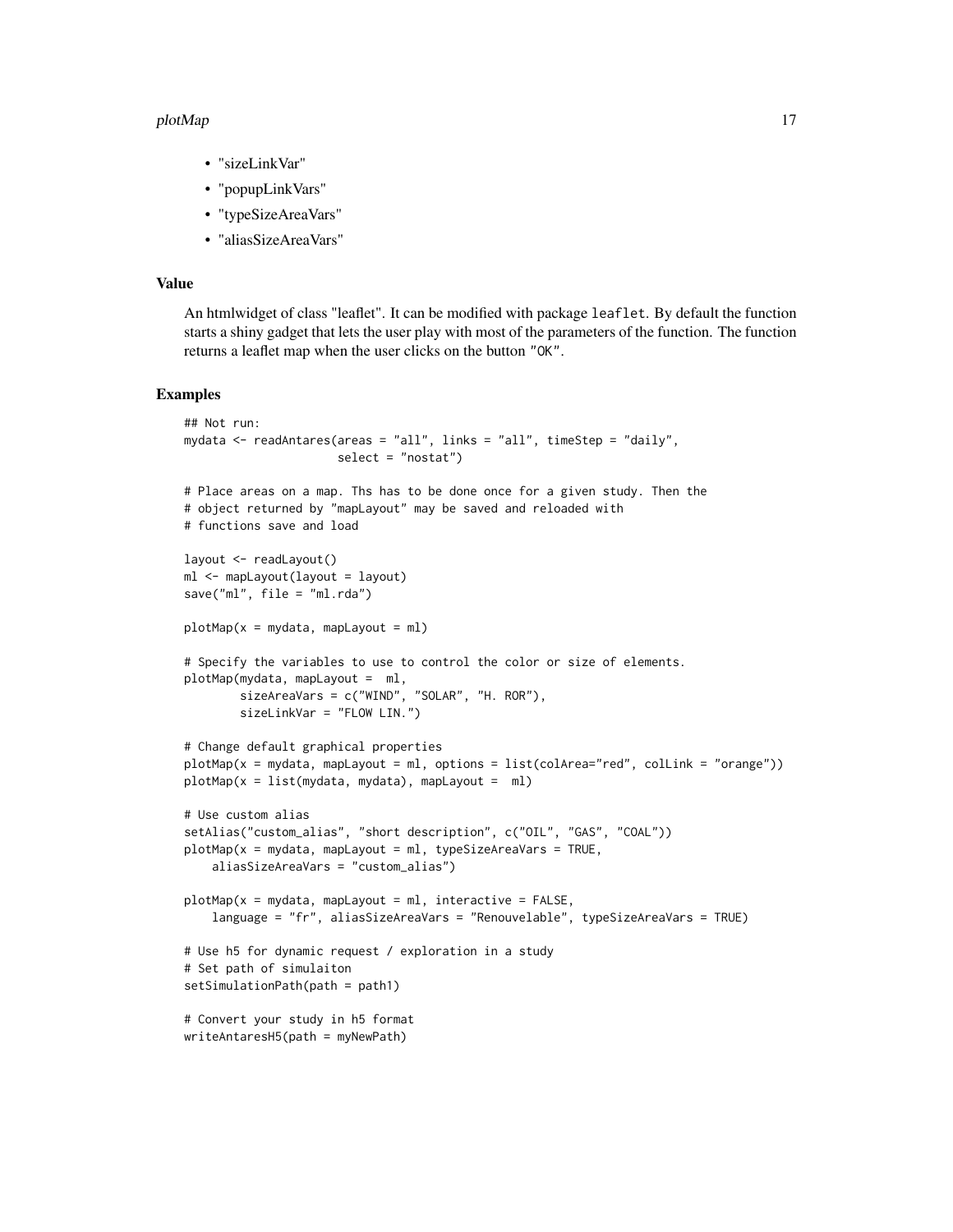```
# Redefine sim path with h5 file
opts <- setSimulationPath(path = myNewPath)
plotMap(x = opts, mapLayout = ml)# Compare elements in a single study
plotMap(x = opts, mapLayout = ml, .compare = "mcYear")# Compare 2 studies
plotMap(x = list(opts, opts2), mapLayout = ml)
# Compare 2 studies with argument refStudies
plotMap(x = opts, refStudy = opts2, mapLayout = ml)plotMap(x = opts, refStudy = opts2, mapLayout = ml, interactive = FALSE, mcYearh5 = 2)plotMap(x = opts, refStudy = opts2, mapLayout = ml, h5requestFiltering =list(mcYears = myMcYear))
## End(Not run)
```
<span id="page-17-1"></span>plotMapLayout *Visualize mapLayout output.*

#### Description

Visualize mapLayout output.

#### Usage

```
plotMapLayout(mapLayout)
```
#### Arguments

[mapLayout](#page-7-1) object returned by function mapLayout

#### See Also

[mapLayout](#page-7-1)

## Examples

```
## Not run:
# Read the coordinates of the areas in the Antares interface, then convert it
# in a map layout.
layout <- readLayout()
ml <- mapLayout(layout)
# visualize mapLayout
plotMapLayout(ml)
```
<span id="page-17-0"></span>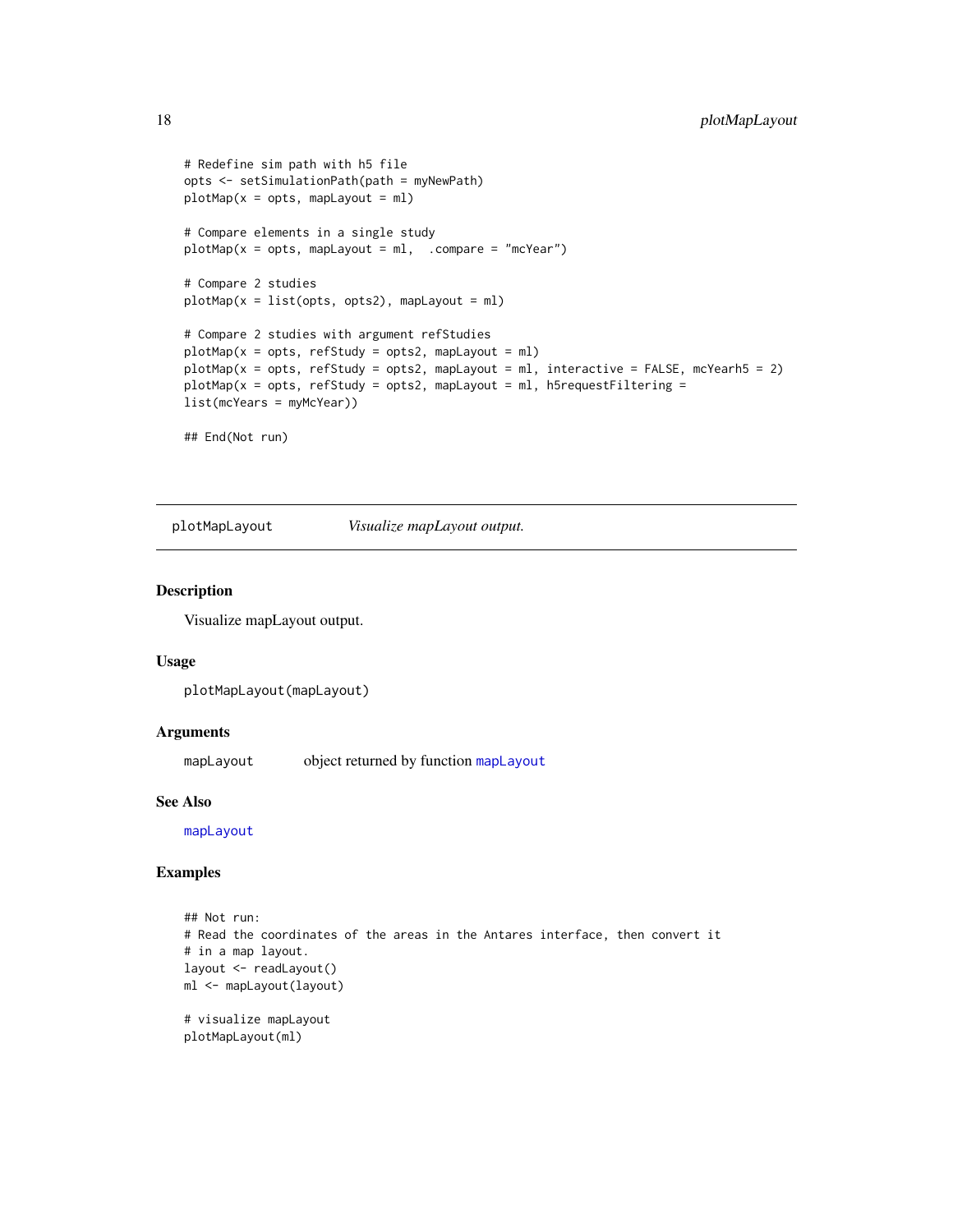<span id="page-18-0"></span>## End(Not run)

<span id="page-18-1"></span>plotMapOptions *Graphical options for plotMap*

#### <span id="page-18-2"></span>Description

These functions get and set options that control some graphical aspects of maps created with [plotMap](#page-12-1).

#### Usage

```
plotMapOptions(
  areaDefaultCol = "#DDDDE5",
  areaDefaultSize = 30,
  areaMaxSize = 50,
  areaMaxHeight = 50,
  areaChartColors = NULL,
  areaColorScaleOpts = colorScaleOptions(),
  labelMinSize = 8,
  labelMaxSize = 24,
  linkDefaultCol = "#BEBECE",
  linkDefaultSize = 3,
  linkMaxSize = 15,
  linkColorScaleOpts = colorScaleOptions(),
  legend = c("choose", "visible", "hidden"),
  tilesURL = defaultTilesURL(),
  preprocess = function(map) { map }
)
defaultTilesURL()
colorScaleOptions(
  breaks = 5,
  domain = NULL,
  negCol = "#FF0000",
  zeroCol = "#FAFAFA",
  posCol = "#0000FF",
 naCol = "#EEEEEE",
  zeroTol = NULL,
  colors = NULL,
  levels = NULL
)
```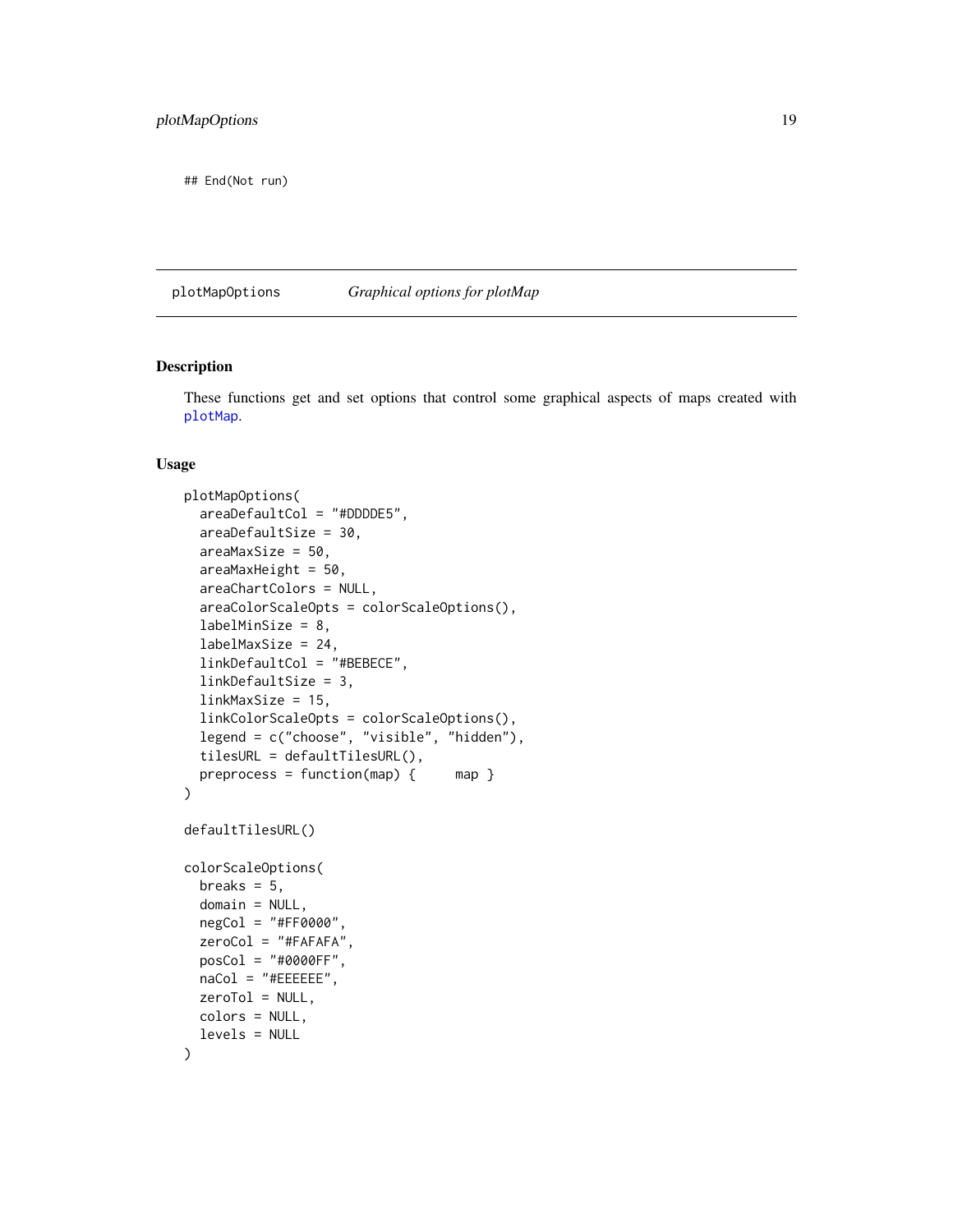## Arguments

| areaDefaultSize                   | areaDefaultCol default color of areas.                                                                                                                                                                                                            |
|-----------------------------------|---------------------------------------------------------------------------------------------------------------------------------------------------------------------------------------------------------------------------------------------------|
|                                   | default size of areas.                                                                                                                                                                                                                            |
| areaMaxSize                       | maximal size of an area when it represents the value of some variable.                                                                                                                                                                            |
| areaMaxHeight<br>areaChartColors  | Maximal height of bars. Used only if a barchart representation is used.                                                                                                                                                                           |
|                                   | Vector of colors to use in polar area charts and bar charts                                                                                                                                                                                       |
| areaColorScaleOpts                |                                                                                                                                                                                                                                                   |
|                                   | List of options used to construct a continuous color scale. This list should be<br>generated with function colorScaleOptions.                                                                                                                     |
| labelMinSize                      | minimal height of labels.                                                                                                                                                                                                                         |
| labelMaxSize                      | maximal height of labels.                                                                                                                                                                                                                         |
| linkDefaultSize                   | linkDefaultCol Default color of links.                                                                                                                                                                                                            |
|                                   | Default line width of links.                                                                                                                                                                                                                      |
| linkMaxSize<br>linkColorScaleOpts | Maximal line width of a link when it represents the value of some variable.                                                                                                                                                                       |
|                                   | List of options used to construct a continuous color scale. This list should be<br>generated with function colorScaleOptions.                                                                                                                     |
| legend                            | Should the legend be displayed or not ? Default is to mask the legend but add a<br>button to display it. Other values are "visible" to make the legend always visible<br>and "hidden" to mask it.                                                 |
| tilesURL                          | URL template used to get map tiles. The followign site provides some URLs;<br>https://leaflet-extras.github.io/leaflet-providers/preview/                                                                                                         |
| preprocess                        | A function that takes as argument a map and that returns a modified version of<br>this map. This parameter can be used to add extra information on a map.                                                                                         |
| breaks                            | Either a single number indicating the approximate number of colors to use, or a<br>vector of values at which values to change color. In the first case, the function<br>tries to cut the data nicely, so the real number of colors used may vary. |
| domain                            | Range of the data, ie. the range of possible values. If NULL, the the range of the<br>data is used                                                                                                                                                |
| negCol                            | color of the extreme negative value.                                                                                                                                                                                                              |
| zeroCol                           | color of the 0 value.                                                                                                                                                                                                                             |
| posCol                            | Color of the extreme positive value.                                                                                                                                                                                                              |
| naCol                             | Color for missing values                                                                                                                                                                                                                          |
| zeroTol                           | All values in the interval \[-zeroTo1,+zeroTo1\] are mapped to the zeroCo1<br>color. If NULL, the function tries to pick a nice value that is approximately equal<br>to 1% of the maximal value.                                                  |
| colors                            | Vector of colors. If it is set and if user manually sets break points, then these<br>colors are used instead of the colors defined by parameters negCol, zeroCol and<br>posCol.                                                                   |
| levels                            | Vector of the distinct values a variable can take. Only used when the variable to<br>represent is a categorical variable.                                                                                                                         |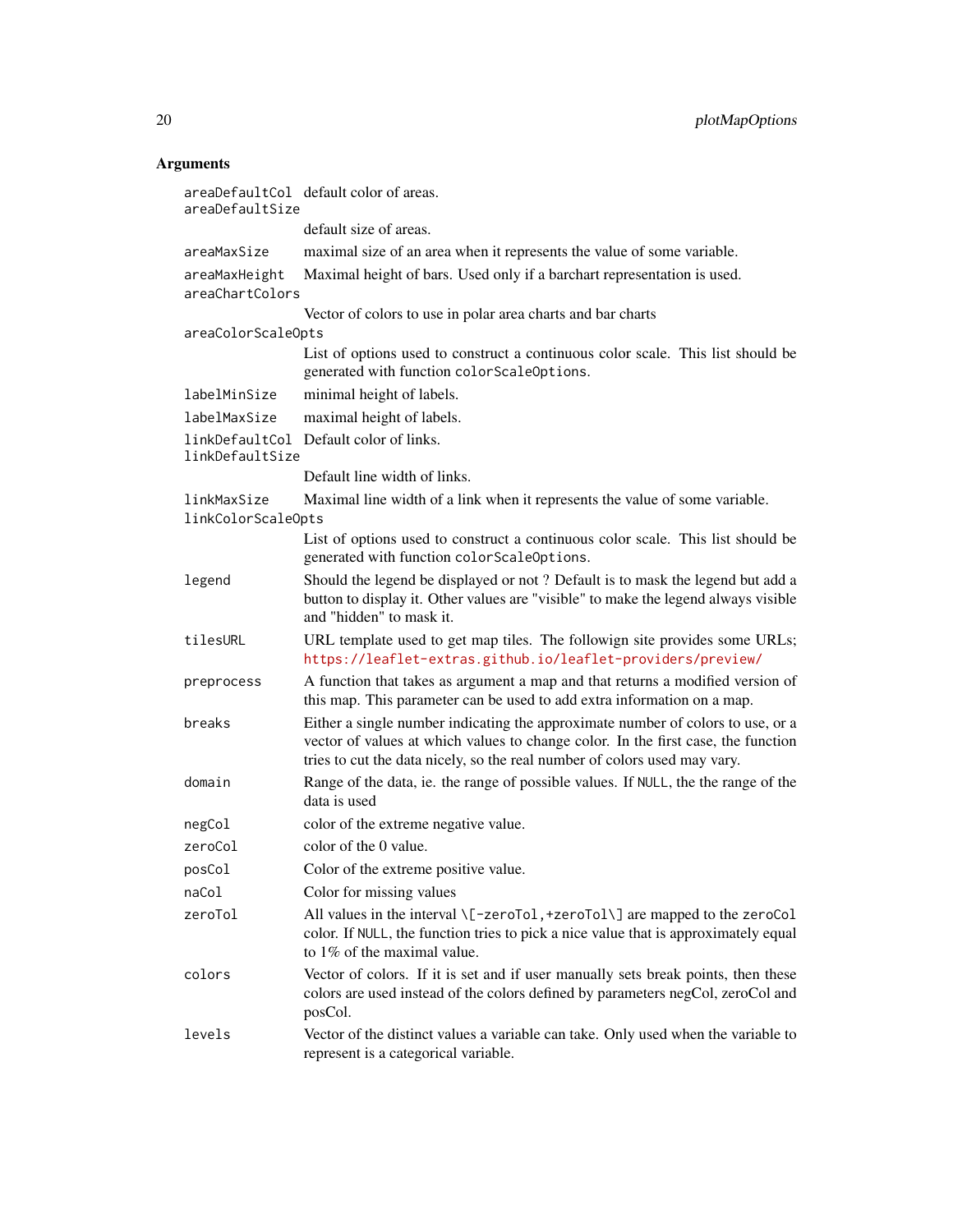## plotMapOptions 21

## Value

A list with the values of the different graphical parameters.

## Examples

```
## Not run:
# Example : Change color for area variables
library(antaresViz)
studyPath <- "path/to/study"
setsimulationPath(path = studyPath, simulation = -1)myData<-readAntares(areas = "all", links = "all")
ml<-readRDS(file = "path/to/mapLayout.rds")
myOption<-plotMapOptions(areaChartColors = c("yellow", "violetred"))
plotMap(myData,
        ml,
        sizeAreaVars = c("SOLAR", "WIND"),
        type="avg",
        interactive = FALSE,
       options = myOption
)
# for pie chart
plotMap(myData,
        ml,
        sizeAreaVars = c("SOLAR", "WIND"),
        type="avg",
        interactive = FALSE,
        options = myOption,
        areaChartType = "pie",
        sizeMiniPlot = TRUE
\mathcal{L}# Example : Change color for link and area variables
myOption <- plotMapOptions(areaChartColors = c("yellow", "violetred"), linkDefaultCol = "green")
plotMap(myData,
        ml,
        type="avg",
        sizeAreaVars = c("SOLAR", "WIND"),
        interactive = FALSE,
        options = myOption
)
# Change default area color
myOption <- plotMapOptions(areaDefaultCol = "green")
plotMap(myData,
        ml,
```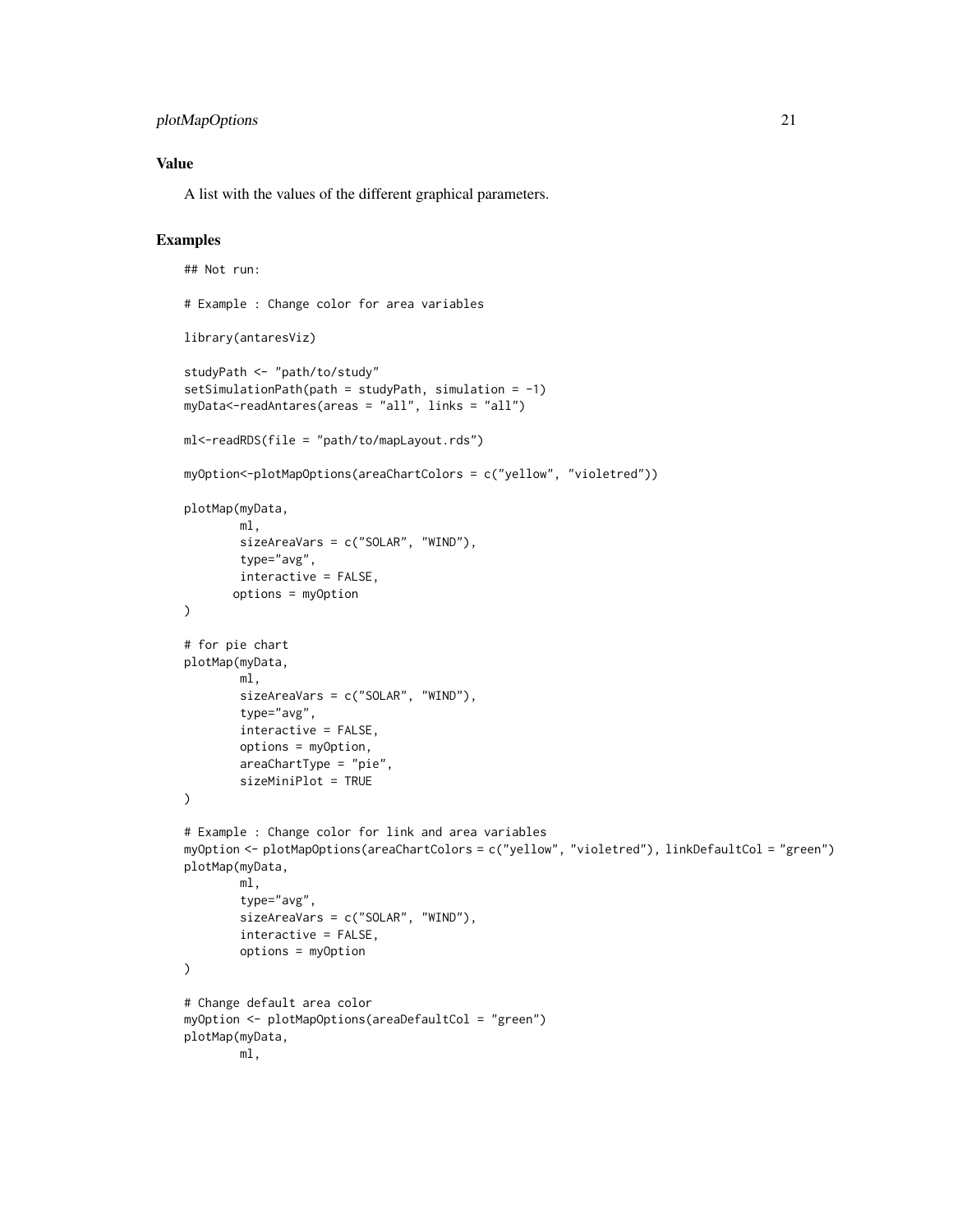```
interactive = FALSE,
        options = myOption
)
# Change the scale
plotMap(myData,
       ml,
       colAreaVar = "MRG. PRICE",
       options = plotMapOptions(
         areaColorScaleOpts = colorScaleOptions(
           breaks = c(-1000, 100, 200, 20000),
            colors = c("green", "orange", "red")
         )
        ),
        interactive = FALSE
)
## End(Not run)
```
plotThermalGroupCapacities

*Plot for Thermal Group Capacities*

## Description

Plot for Thermal Group Capacities

#### Usage

```
plotThermalGroupCapacities(
  data,
  area = "all",main = "Thermal group capacities"
\mathcal{L}
```
#### Arguments

| data | data.table of Thermal Group capacities |
|------|----------------------------------------|
| area | areas to select, default all           |
| main | title                                  |

## Examples

```
## Not run:
opts <- setSimulationPath(getwd())
plotThermalGroupCapacities( thermalGroupCapacities(opts))
```
## End(Not run)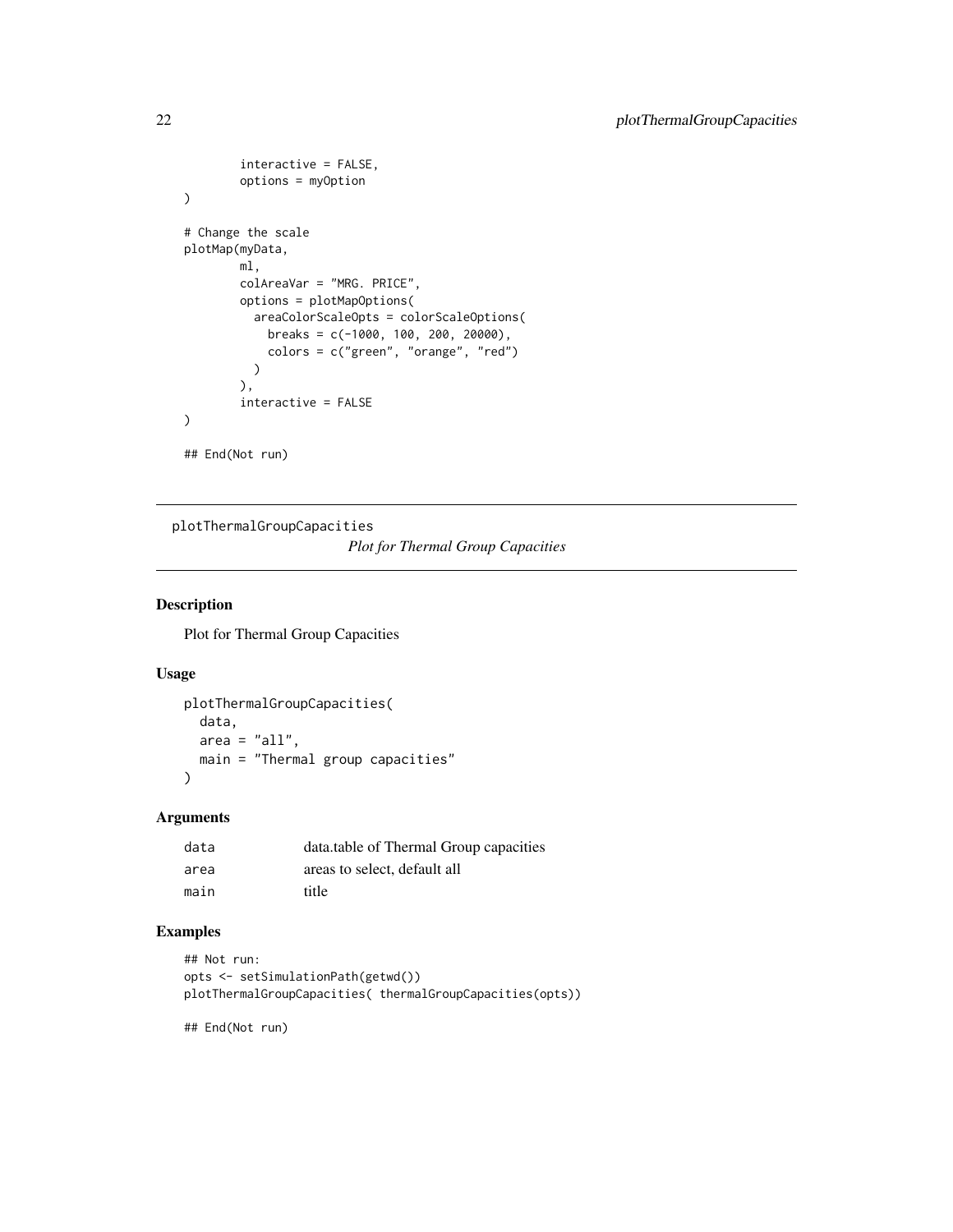<span id="page-22-0"></span>

## Description

Plot density between X et Y with ggplot2 and plotly

## Usage

```
plotXY(
 data,
 x,
 y,
 precision = 30,
 sizeOnCount = FALSE,
 outLine = TRUE,
  transform = NULL
)
```
## Arguments

| data                      | data. frame can be antaresData object |
|---------------------------|---------------------------------------|
| $\boldsymbol{\mathsf{x}}$ | character, x variable                 |
| v                         | character, y variable                 |
| precision                 | Deprecated.                           |
| sizeOnCount               | Deprecated.                           |
| outLine                   | Deprecated.                           |
| transform                 | Deprecated.                           |

## Examples

```
## Not run:
setSimulationPath("myStudy")
myData <- readAntares()
plotXY(myData, "NODU", "LOAD", precision = 50,
        sizeOnCount = FALSE)
myData <- readAntares(areas = "all", links = "all")
myData <- mergeAllAntaresData(myData)
plotXY(myData, "OP. COST_max_b", "OP. COST_max_c", precision = 50,
         sizeOnCount = FALSE)
```
## End(Not run)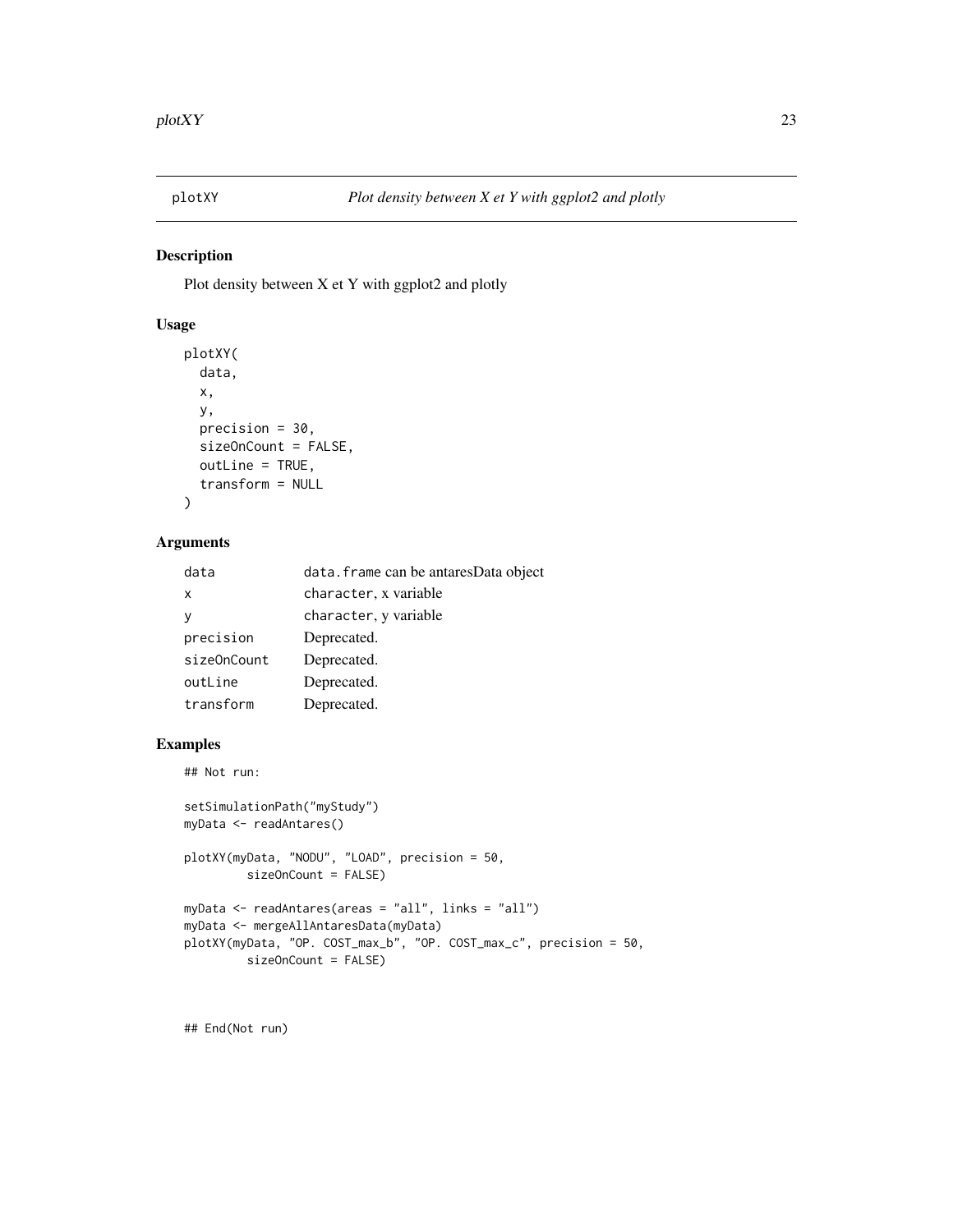<span id="page-23-0"></span>

#### Description

prodStack draws the production stack for a set of areas or districts. User can see available stacks with prodStackAliases and create new ones with setProdStackAlias.

#### Usage

```
prodStackAliases()
setProdStackAlias(
 name,
 variables,
 colors,
  lines = NULL,
  lineColors = NULL,
  lineWidth = 3,
  description = NULL
)
prodStack(
 x,
  stack = "eco2mix",
 areas = NULL,
 mcYear = "average",
 dateRange = NULL,
 yMin = NULL,
 yMax = NULL,
  customTicks = NULL,
 main = .getLabelLanguage("Production stack", language),
 unit = c("MWh", "GWh", "TWh"),compare = NULL,
  compareOpts = list(),
  interactive = getInteractivity(),
  legend = TRUE,legendId = sample(1e+09, 1),groupId = legendId,updateLegendOnMouseOver = TRUE,
  legendItemsPerRow = 5,
  width = NULL,height = NULL,xyCompare = c("union", "intersect"),
  h5requestFiltering = list(),
  stepPlot = FALSE,
  drawPoints = FALSE,
```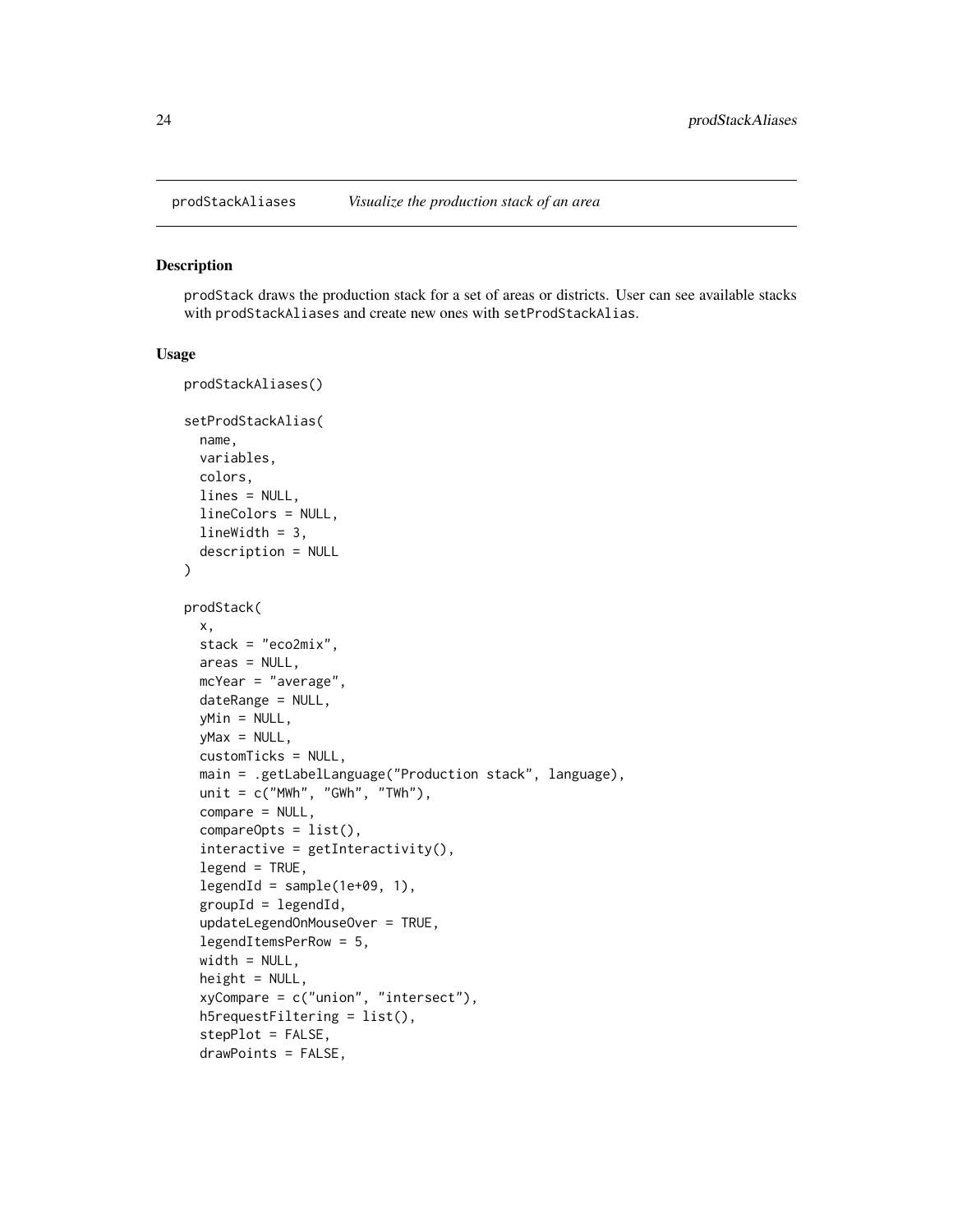## <span id="page-24-0"></span>prodStackAliases 25

```
timeSteph5 = "hourly",
  mcYearh5 = NULL,
  tablesh5 = c("areas", "links"),language = "en",hidden = NULL,refStudy = NULL,
  ...
\mathcal{L}
```
## Arguments

| name        | name of the stack to create or update                                                                                                                                                                                                                                             |
|-------------|-----------------------------------------------------------------------------------------------------------------------------------------------------------------------------------------------------------------------------------------------------------------------------------|
| variables   | A named list of expressions created with alist. The name of each element is<br>the name of the variable to draw in the stacked graph. The element itself is an<br>expression explaining how to compute the variable (see examples).                                               |
| colors      | Vector of colors with same length as parameter variables. If variables is an<br>alias, then this argument should be NULL in order to use default colors.                                                                                                                          |
| lines       | A named list of expressions created with alist indicating how to compute the<br>curves to display on top of the stacked graph. It should be NULL if there is no<br>curve to trace or if parameter variables is an alias.                                                          |
| lineColors  | Vector of colors with same length as parameter lines. This argument should be<br>NULL if there is no curve to trace or if parameter variables is an alias.                                                                                                                        |
| lineWidth   | Optionnal. Defaut to 3. Vector of width with same length as parameter lines<br>(or only one value).                                                                                                                                                                               |
| description | Description of the stack. It is displayed by function prodStackAliases.                                                                                                                                                                                                           |
| x           | An object of class antaresData created with function readAntares containing<br>data for areas and or districts. it can be a list of antaresData objects. In this<br>case, one chart is created for each object. Can also contains opts who refer to a<br>h5 file or list of opts. |
| stack       | Name of the stack to use. One can visualize available stacks with prodStackAliases                                                                                                                                                                                                |
| areas       | Vector of area or district names. The data of these areas or districts is aggregated<br>by the function to construct the production stack.                                                                                                                                        |
| mcYear      | If x, contains multiple Monte-Carlo scenarios, this parameter determine which<br>scenario is displayed. Must be an integer representing the index of the scenario<br>or the word "average". In this case data are averaged.                                                       |
| dateRange   | A vector of two dates. Only data points between these two dates are displayed.<br>If NULL, then all data is displayed.                                                                                                                                                            |
| yMin        | numeric, the minimum value to be displayed on all y Axis. If NULL, the min<br>value is automatically set                                                                                                                                                                          |
| yMax        | numeric, the maximum value to be displayed on all y Axis. If NULL, the max<br>value is automatically set                                                                                                                                                                          |
| customTicks | numeric vector of the custom ticks values to be displayed on the y Axis. If<br>NULL, the ticks are automatically generated                                                                                                                                                        |
| main        | Title of the graph.                                                                                                                                                                                                                                                               |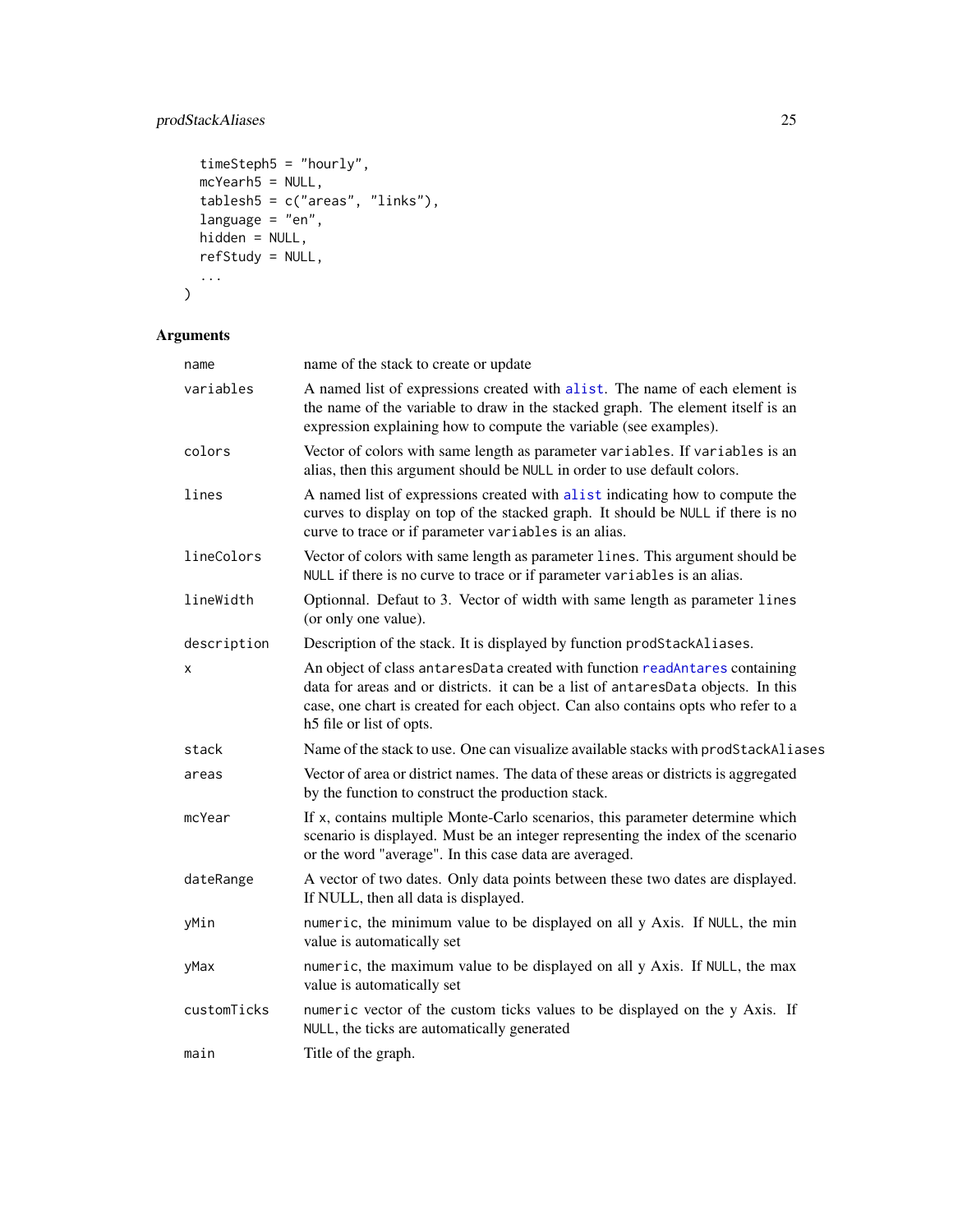<span id="page-25-0"></span>

| unit                    | Unit used in the graph. Possible values are "MWh", "GWh" or "TWh".                                                                                                                                                                                                                                                                                           |
|-------------------------|--------------------------------------------------------------------------------------------------------------------------------------------------------------------------------------------------------------------------------------------------------------------------------------------------------------------------------------------------------------|
| compare                 | An optional character vector containing names of parameters. When it is set,<br>two charts are outputed with their own input controls. Alternatively, it can be a<br>named list with names corresponding to parameter names and values being list<br>with the initial values of the given parameter for each chart. See details if you<br>are drawing a map. |
| compareOpts             | List of options that indicates the number of charts to create and their position.<br>Check out the documentation of compareOptions to see available options.                                                                                                                                                                                                 |
| interactive             | Logical Value. If TRUE, then a shiny gadget is launched that lets the user interac-<br>tively choose the areas or districts to display.                                                                                                                                                                                                                      |
| legend                  | Logical value indicating if a legend should be drawn. This argument is usefull<br>when one wants to create a shared legend with prodStackLegend                                                                                                                                                                                                              |
| legendId                | Id of the legend linked to the graph. This argument is usefull when one wants to<br>create a shared legend with prodStackLegend                                                                                                                                                                                                                              |
| groupId                 | Parameter that can be used to synchronize the horizontal zoom of multiple<br>charts. All charts that need to be synchronized must have the same group.                                                                                                                                                                                                       |
| updateLegendOnMouseOver |                                                                                                                                                                                                                                                                                                                                                              |
|                         | LogicalValue. If TRUE the legend will be updated when the mouse is over a<br>stack. If FALSE the legend will be updated on a click                                                                                                                                                                                                                           |
| legendItemsPerRow       |                                                                                                                                                                                                                                                                                                                                                              |
|                         | Number of elements to put in each row of the legend.                                                                                                                                                                                                                                                                                                         |
| width                   | Width of the graph expressed in pixels or in percentage of the parent element.<br>For instance "500px" and "100%" are valid values.                                                                                                                                                                                                                          |
| height                  | Height of the graph expressed in pixels or in percentage of the parent element.<br>For instance "500px" and "100%" are valid values.                                                                                                                                                                                                                         |
| xyCompare               | Use when you compare studies, can be "union" or "intersect". If union, all of<br>mcYears in one of studies will be selectable. If intersect, only mcYears in all<br>studies will be selectable.                                                                                                                                                              |
| h5requestFiltering      |                                                                                                                                                                                                                                                                                                                                                              |
|                         | Contains arguments used by default for h5 request, typically h5requestFiltering<br>$=$ list(areas $=$ "a", mcYears $=$ 2)                                                                                                                                                                                                                                    |
| stepPlot                | boolean, step style for curves.                                                                                                                                                                                                                                                                                                                              |
| drawPoints              | boolean, add points on graph                                                                                                                                                                                                                                                                                                                                 |
| timeSteph5              | character timeStep to read in h5 file. Only for Non interactive mode.                                                                                                                                                                                                                                                                                        |
| mcYearh5                | numeric mcYear to read for h5. Only for Non interactive mode.                                                                                                                                                                                                                                                                                                |
| tablesh5                | character tables for h5 ("areas" "links", "clusters" or "disticts"). Only for Non<br>interactive mode.                                                                                                                                                                                                                                                       |
| language                | character language use for label. Defaut to 'en'. Can be 'fr'.                                                                                                                                                                                                                                                                                               |
| hidden                  | logical Names of input to hide. Defaut to NULL                                                                                                                                                                                                                                                                                                               |
| refStudy                | An object of class antaresData created with function readAntares containing<br>data for areas and or districts. Can also contains an opts who refer to a h5 file.                                                                                                                                                                                            |
| .                       | Other arguments for manipulateWidget                                                                                                                                                                                                                                                                                                                         |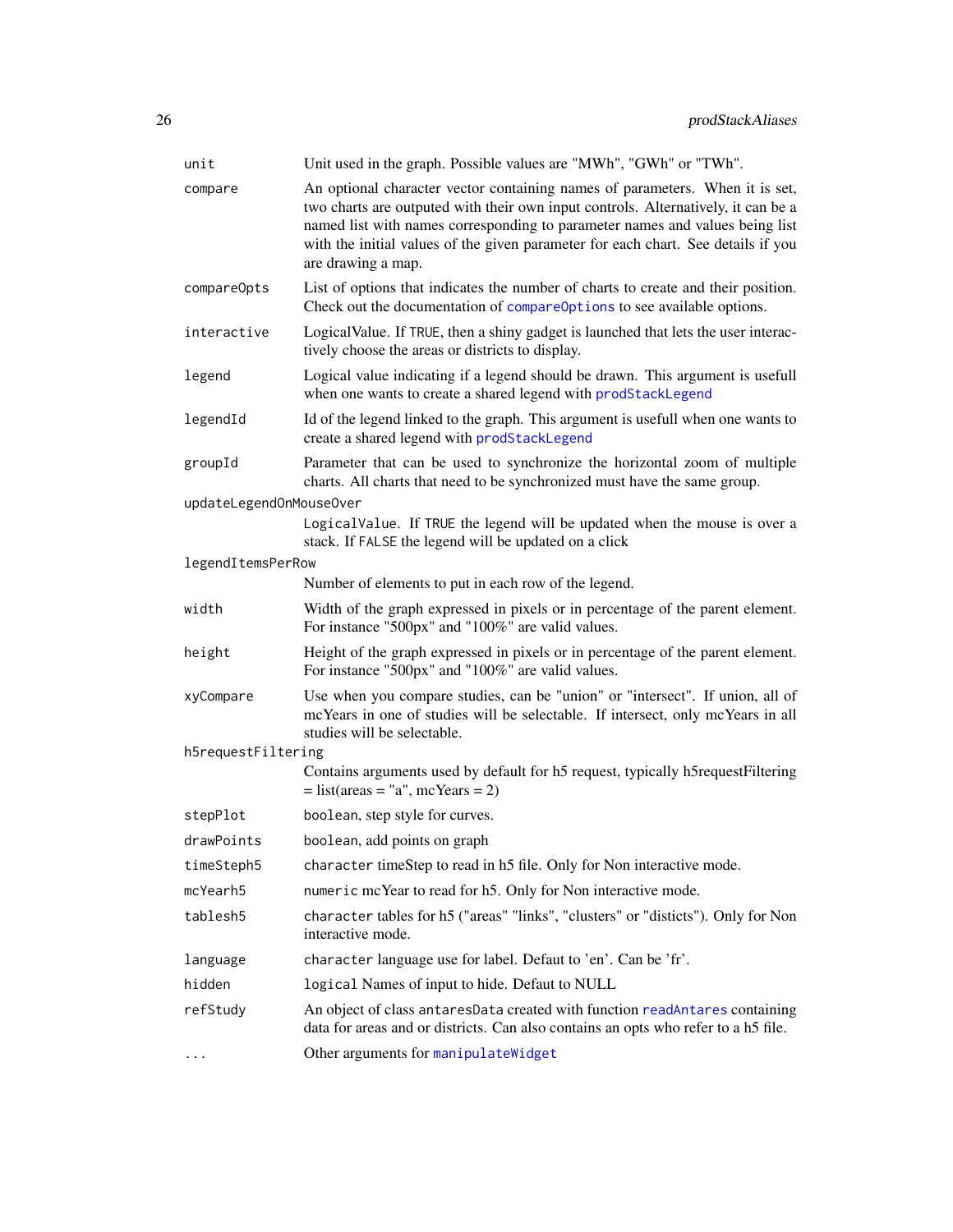## <span id="page-26-0"></span>prodStackAliases 27

## Details

compare argument can take following values :

- "mcYear"
- "main"
- "unit"
- "areas"
- "legend"
- "stack"
- "stepPlot"
- "drawPoints"

#### Value

prodStack returns an interactive html graphic. If argument interactive is TRUE, then a shiny gadget is started and the function returns an interactive html graphic when the user clicks on button "Done".

prodStackAliases displays the list of available aliases.

setProdStackAlias creates or updates a stack alias.

#### See Also

[prodStackLegend](#page-28-1)

## Examples

```
## Not run:
mydata <- readAntares(areas = "all", timeStep = "daily")
# Start a shiny gadget that permits to choose areas to display.
prodStack(x = mydata, unit = "GWh")# Use in a non-interactive way
prodStack(x = mydata, unit = "GWh", areas = "fr", interactive = FALSE)# Define a custom stack
setProdStackAlias(
  name = "Wind and solar",
  variables = alist(wind = WIND, solar = SOLAR),
  colors = c("green", "orange")
\mathcal{L}prodStack(x = mydata, unit = "GWh", stack = "Wind and solar")# In a custom stack it is possible to use computed values
setProdStackAlias(
 name = "Renewable",
 variables = alist(
```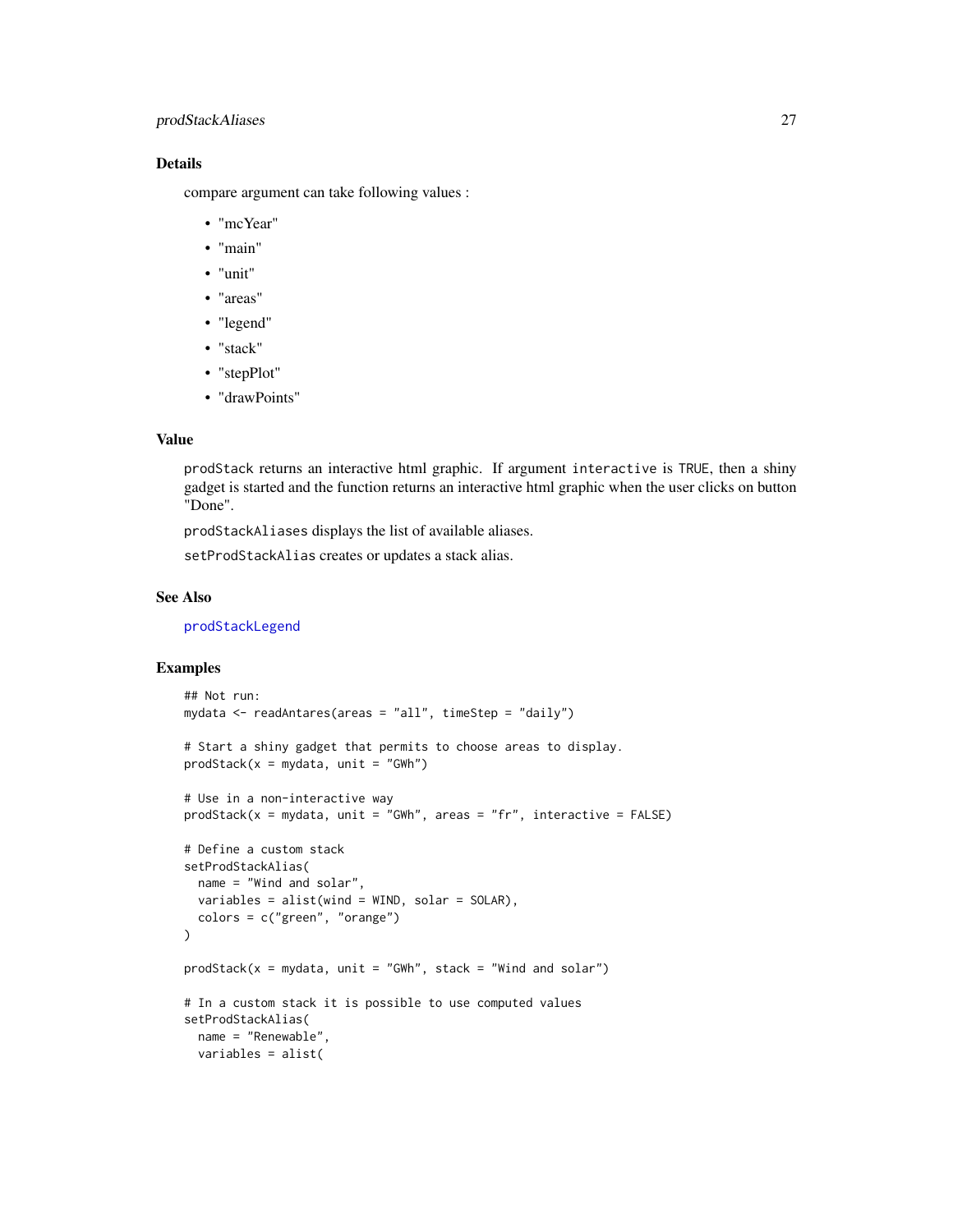```
renewable = WIND + SOLAR + 'H. ROR' + 'H. STOR' + 'MISC. NDG',thermal = NUCLEAR + LIGNITE + COAL + GAS + OIL + `MIX. FUEL` + `MISC. DTG`
  ),
  colors = c("green", gray(0.3)),lines = alist(goalRenewable = LOAD * 0.23),
  lineColors = "#42EB09"
)
prodStack(x = mydata, unit = "GWh", stack = "renewable")# Use compare
prodStack(x = mydata, compare = "areas")
prodStack(x = mydata, unit = "GWh", compare = "mcYear")prodStack(x = mydata, unit = "GWh", compare = "main")\text{prodStack}(x = \text{mydata}, \text{unit} = \text{"GWh"}, compare = "unit")
prodStack(x = mydata, unit = "GWh", compare = "areas")
\text{prodStack}(x = \text{mydata}, \text{unit} = \text{"GWh", \text{ compare}} = \text{"legend"})prodStack(x = mydata, unit = "GWh", compare = "stack")prodStack(x = mydata, unit = "GWh", compare = c("mcYear", "areas"))# Compare studies
prodStack(list(mydata, mydata))
# Compare studies with refStudy argument
prodStack(x = myData1, refStudy = myData2)
prodStack(x = myData1, refStudy = myData2, interface = FALSE)prodStack(x = list(myData2, myData3, myData4), refStudy = myData1)
prodStack(x = list(myData2, myData3, myData4), refStudy = myData1, interactive = FALSE)
# Use h5 opts
# Set path of simulaiton
setSimulationPath(path = path1)
# Convert your study in h5 format
writeAntaresH5(path = mynewpath)
# Redefine sim path with h5 file
opts <- setSimulationPath(path = mynewpath)
prodStack(x = opts)# Compare elements in a single study
prodStack(x = opts, .compare = "mcYear")
# Compare 2 studies
prodStack(x = list(opts, opts2))
# Compare 2 studies with argument refStudies
prodStack(x = opts, refStudy = opts2)prodStack(x = opts, refStudy = opts2, interactive = FALSE, mCYearh5 = 2, areas = myArea)prodState(x = opts, refStudy = opts2, h5requestFiltering = list(areas = myArea,mcYears = 2)
```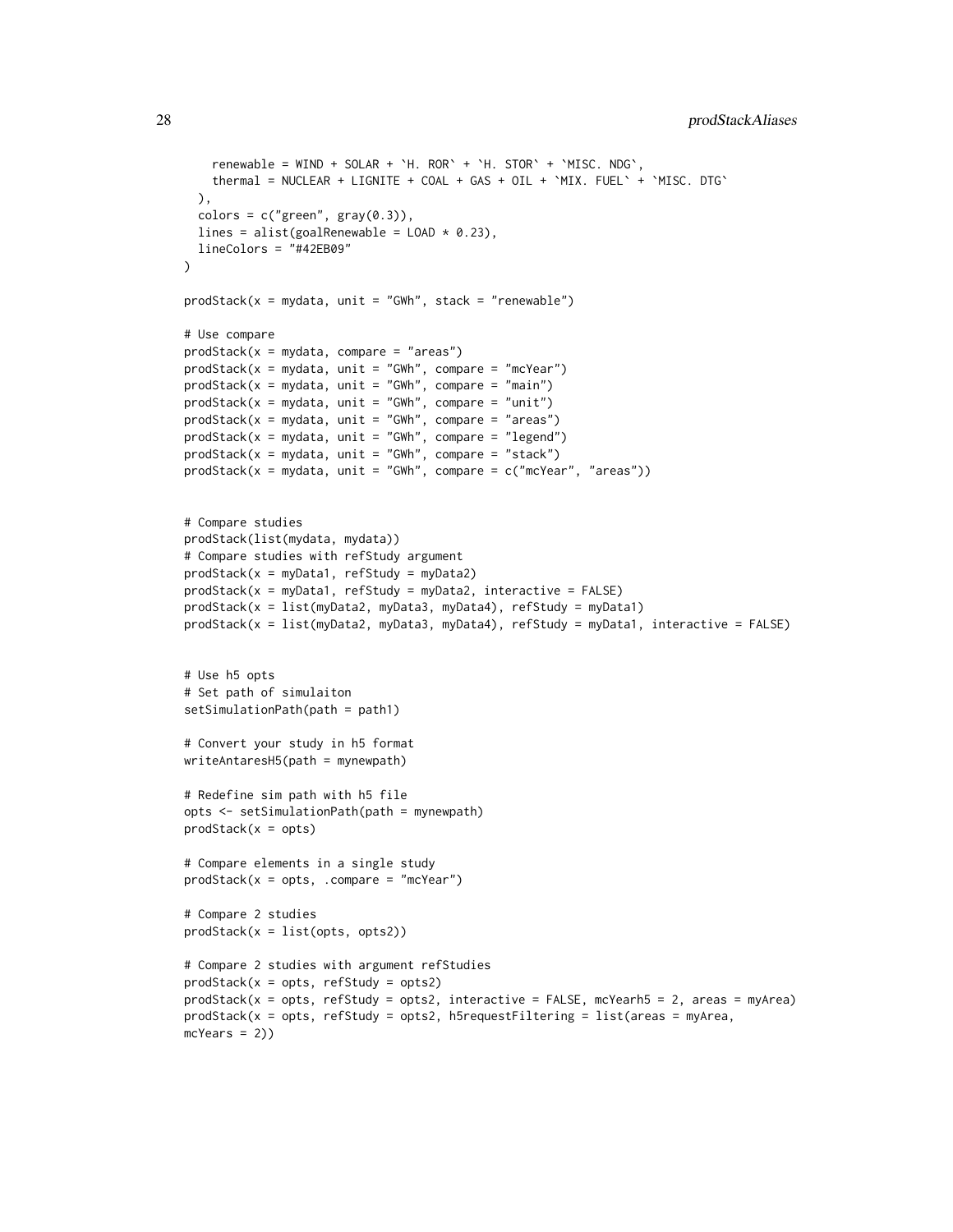<span id="page-28-0"></span>## End(Not run)

prodStackExchangesLegend

*Plot an interactive legend for time series plots*

## <span id="page-28-1"></span>Description

These functions create a nice looking legend that displays values when the user hovers a time series produced with plot this package. By default, the different functions already output a legend. This function is mostly useful to share a unique legend between two or more time series plots.

## Usage

```
prodStackExchangesLegend(
  stack = "default",
  legendItemsPerRow = 5,
  legendId = "",language = "en"
\lambdaprodStackLegend(
  stack = "eco2mix",
  legendItemsPerRow = 5,
  legendId = ",
  language = "en"
\lambda
```

```
tsLegend(labels, colors, types = "line", legendItemsPerRow = 5, legendId = "")
```
## Arguments

| stack             | Name of the stack to use. One can visualize available stacks with prodStackAliases                                              |
|-------------------|---------------------------------------------------------------------------------------------------------------------------------|
| legendItemsPerRow |                                                                                                                                 |
|                   | Number of elements to put in each row of the legend.                                                                            |
| legendId          | Id of the legend linked to the graph. This argument is usefull when one wants to<br>create a shared legend with prodStackLegend |
| language          | character language use for label. Defaut to 'en'. Can be 'fr'.                                                                  |
| labels            | vector containing the names of the times series                                                                                 |
| colors            | vector of colors. It must have the same length as parameter labels.                                                             |
| types             | "line" or "area" or a vector with same length as labels containing these two<br>values.                                         |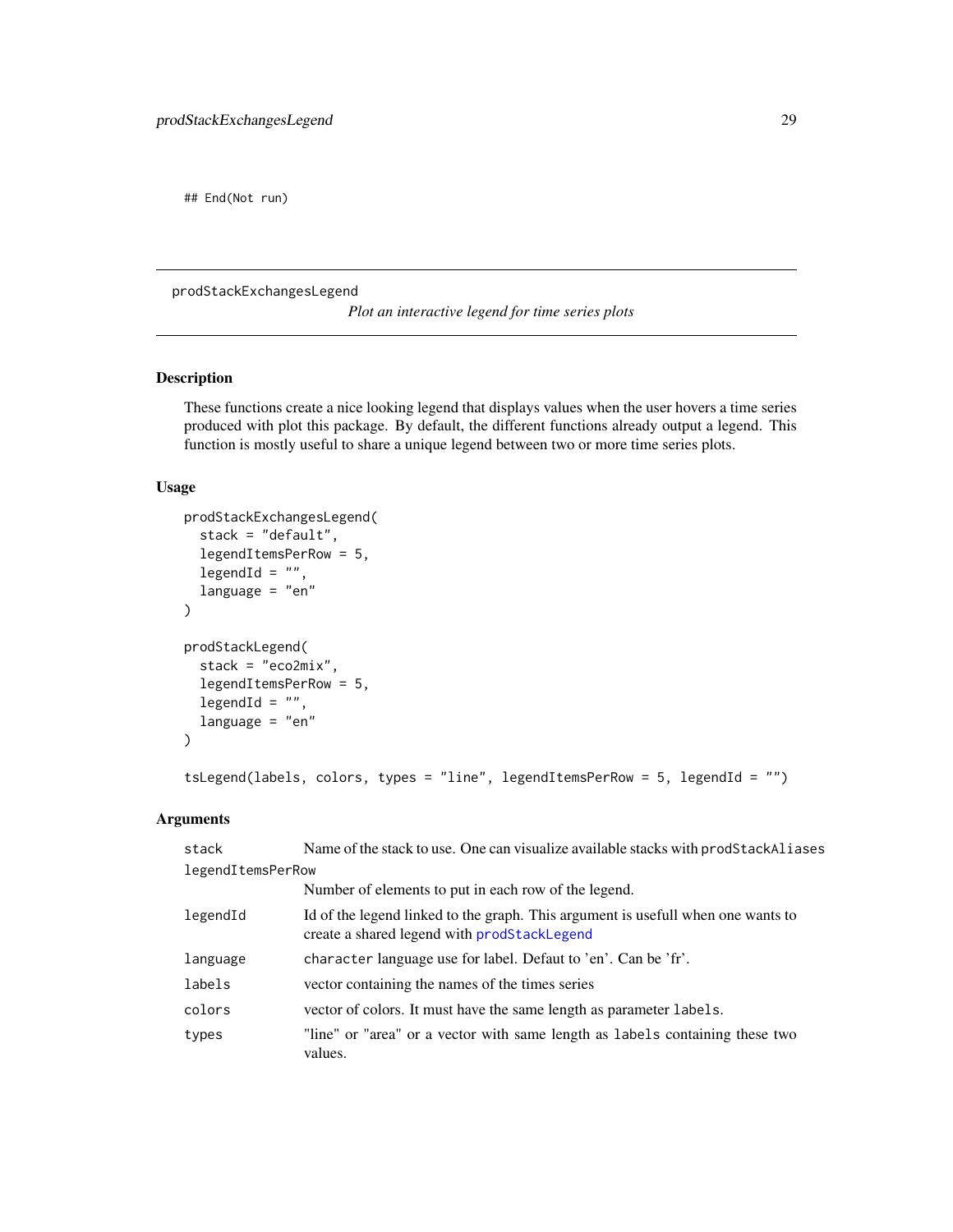## <span id="page-29-0"></span>Details

Thes functions can be used to create a legend shared by multiple plots in a Shiny application or an interactive document created with Rmarkdown. For instance, let assume one wants to display four productions stacks in a 2x2 layout and have a unique legend below them in a Rmarkdown document. To do so, one can use the following chunck code:

```
\cdots{R, echo = FALSE}
library(manipulateWidget)
combineWidgets(
  prodStack(mydata, areas = "fr",
            main = "Production stack in France", unit = "GWh",
            legend = FALSE, legendId = 1, height = "100%", width = "100%"),
  prodStack(mydata, areas = "de",
            main = "Production stack in Germany", unit = "GWh",
            legend = FALSE, legendId = 1, height = "100%", width = "100%"),
  prodStack(mydata, areas = "es",
            main = "Production stack in Spain", unit = "GWh",
            legend = FALSE, legendId = 1, height = "100%", width = "100%"),
  prodStack(mydata, areas = "be",
            main = "Production stack in Belgium", unit = "GWh",
            legend = FALSE, legendId = 1, height = "100%", width = "100%"),
  footer = prodStackLegend(legendId = 1)
)
\ddot{\phantom{a}}
```
runAppAntaresViz *Run app antaresViz*

## **Description**

runAppAntaresViz run antaresViz App.

#### Usage

runAppAntaresViz()

#### Value

an App Shiny.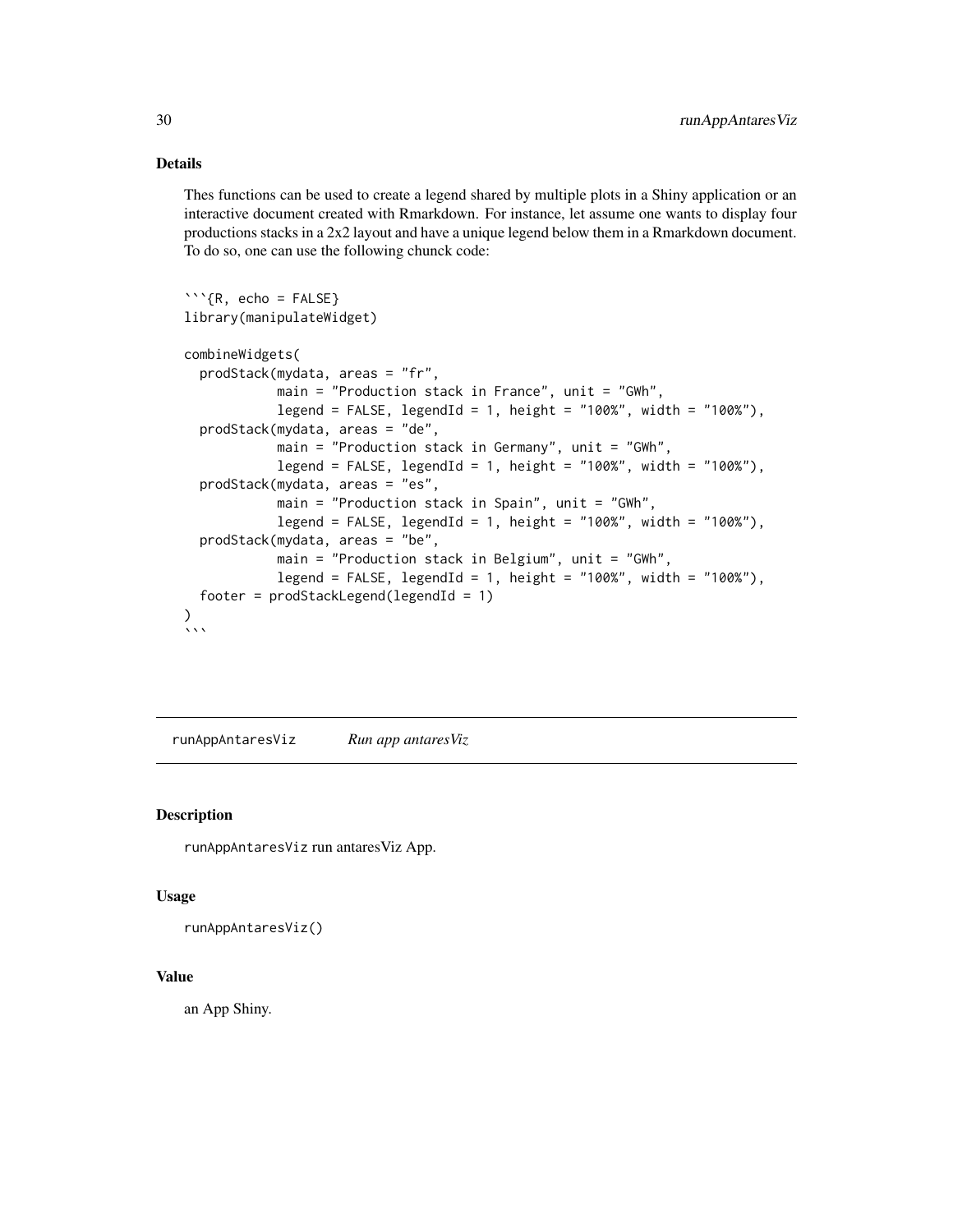<span id="page-30-0"></span>

## Description

This function saves an interactive plot generated with one of the functions of this package as a png image. The result can then be included in documents or presentations.

#### Usage

```
savePlotAsPng(plot, file = "Rplot.png", width = 600, height = 480, ...)
```
## Arguments

| plot   | A plot generated with one of the functions of this package. |
|--------|-------------------------------------------------------------|
| file   | The name of the output file.                                |
| width  | Width of the output file.                                   |
| height | height of the output file.                                  |
|        | Other parameters passed to function webshot                 |
|        |                                                             |

## Value

The function only creates the required file. Nothing is returned

## Examples

```
## Not run:
 mydata <- readAntares()
 myplot <- plot(mydata, variable = "MRG. PRICE", type = "density")
 savePlotAsPng(myplot, file = "myplot.png")
```
## End(Not run)

setInteractivity *Get and set interactivity mode*

## Description

setInteractivity globally sets the interactivity mode of plot functions. This is useful to avoid repeating interactive = FALSE or interactive = TRUE in each function. getInteractivity gets the interactivity mode.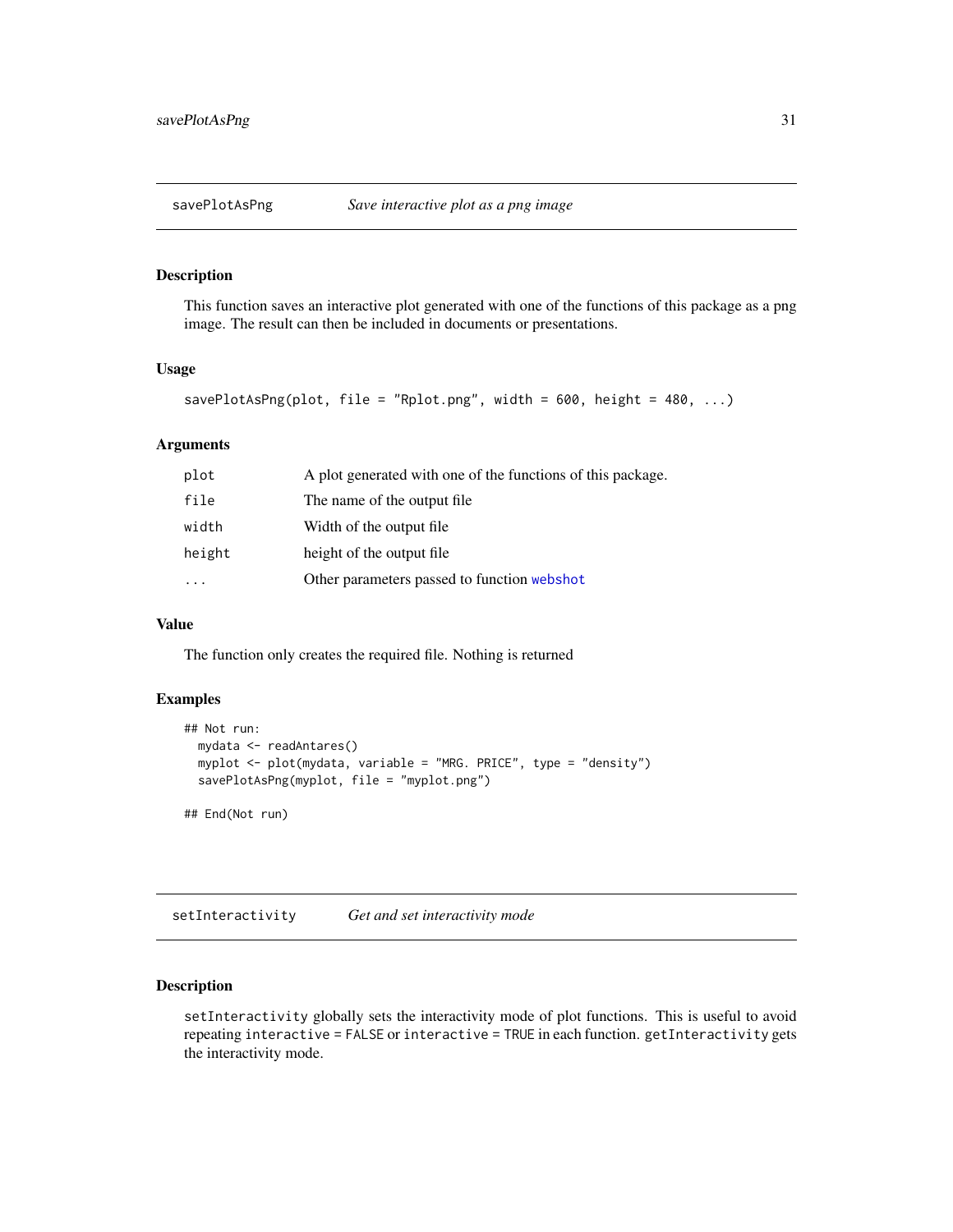#### <span id="page-31-0"></span>Usage

```
setInteractivity(interactive = "auto")
```

```
getInteractivity()
```
## Arguments

```
interactive Should plot functions generate a UI that lets users to interactively modify input
                  data and graphical parameters of a chart? It should be TRUE or FALSE. The
                  default behavior is to set it to TRUE if the R session is interactive and to FALSE
                  otherwise (for instance in Rmarkdown document).
```
## Value

getInteractivity returns a boolean indicating the interactivity mode of plot functions. setInteractivity is only used for its side effects.

stackMap *plot stack and map*

#### Description

plot stack and map

#### Usage

```
stackMap(x, mapLayout)
```
## Arguments

|           | antaresDataList antaresDataList contian areas ans links. |
|-----------|----------------------------------------------------------|
| mapLayout | Object created with function mapLayout                   |

#### Examples

```
## Not run:
mydata <- readAntares(areas = "all", links = "all")
layout <- readLayout()
ml <- mapLayout(layout = layout)
stackMap(x = mydata, mapLayout = ml)
## End(Not run)
```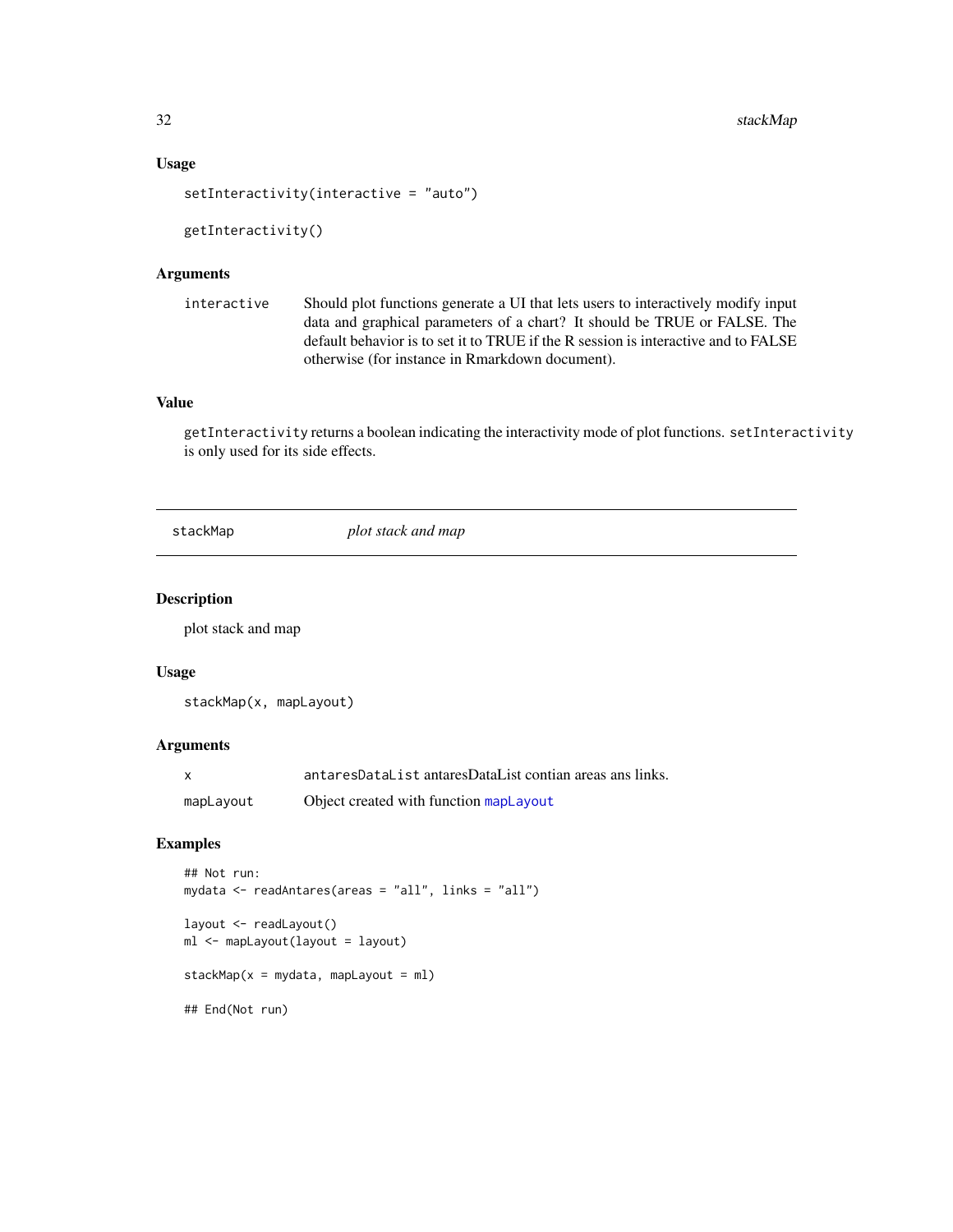<span id="page-32-0"></span>

#### Description

This function generates an interactive plot of an antares time series.

#### Usage

```
tsPlot(
  x,
 refStudy = NULL,
  table = NULL,
 variable = NULL,
 elements = NULL,
  variable2Axe = NULL,
 mcYear = "average",
  type = c("ts", "barplot", "monotone", "density", "cdf", "heatmap"),
  dateRange = NULL,
  typeConfInt = FALSE,
  confInt = 0,
 minValue = NULL,
 maxValue = NULL,
  aggregate = c("none", "mean", "sum", "mean by variable", "sum by variable"),
 compare = NULL,
  compareOpts = list(),
  interactive = getInteractivity(),colors = NULL,
 main = NULL,ylab = NULL,legend = TRUE,
  legendItemsPerRow = 5,
  colorScaleOpts = colorScaleOptions(20),
  width = NULL,height = NULL,xyCompare = c("union", "intersect"),h5requestFiltering = list(),
  highlight = FALSE,stepPlot = FALSE,
  drawPoints = FALSE,
  secondAxis = FALSE,
  timeStep 5 = "hourly".mcYearh5 = NULL,
  tablesh5 = c("areas", "links"),
  language = "en",hidden = NULL,...
```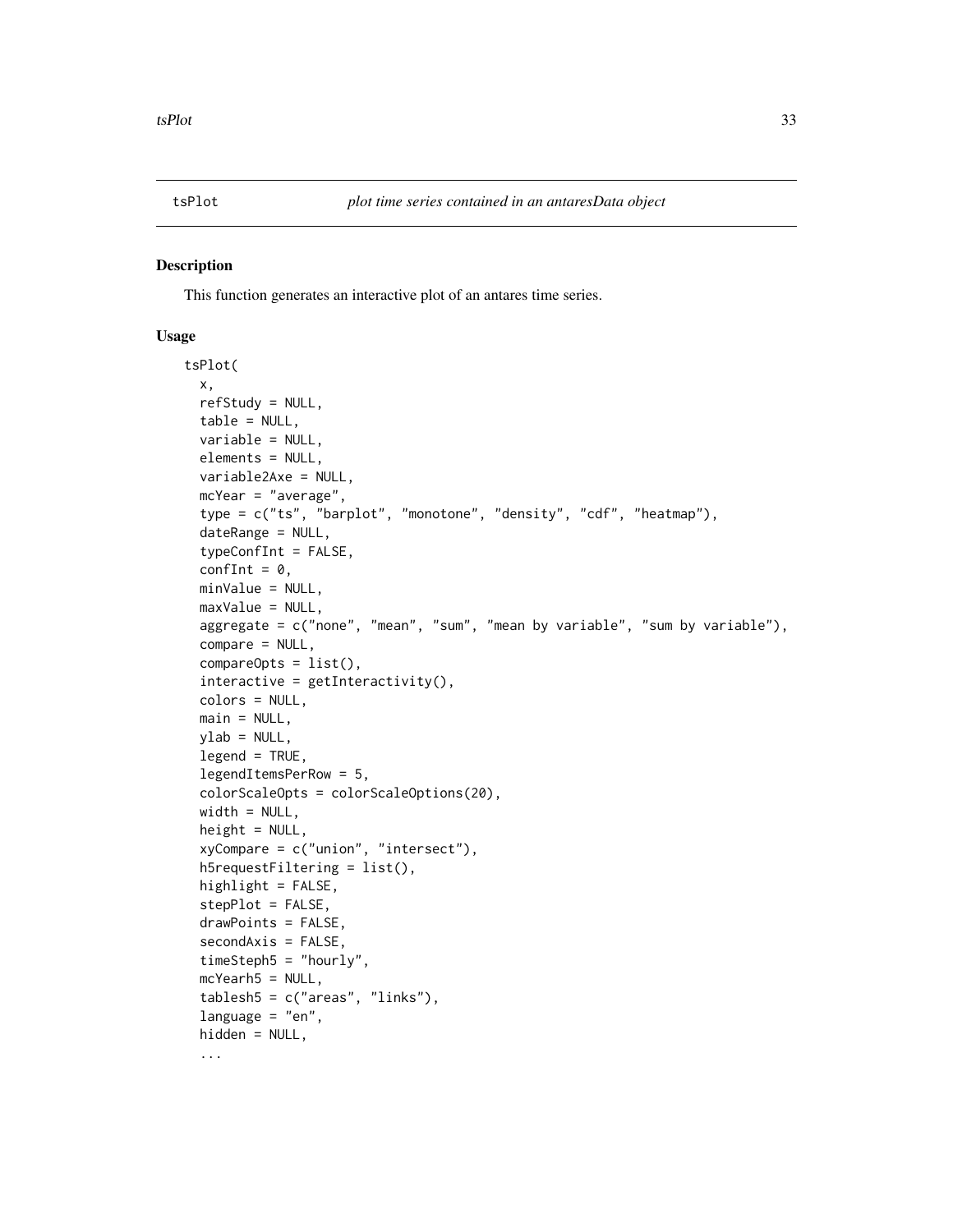```
## S3 method for class 'antaresData'
plot(
 x,
 refStudy = NULL,
  table = NULL,
  variable = NULL,
  elements = NULL,
  variable2Axe = NULL,
  mcYear = "average",
  type = c("ts", "barplot", "monotone", "density", "cdf", "heatmap"),
  dateRange = NULL,
  typeConfInt = FALSE,
  confInt = 0,
  minValue = NULL,
  maxValue = NULL,
  aggregate = c("none", "mean", "sum", "mean by variable", "sum by variable"),
  compare = NULL,
  compareOpts = list(),
  interactive = getInteractivity(),
  colors = NULL,
  main = NULL,ylab = NULL,
  legend = TRUE,legendItemsPerRow = 5,
  colorScaleOpts = colorScaleOptions(20),
  width = NULL,
  height = NULL,xyCompare = c("union", "intersect"),
  h5requestFiltering = list(),
  highlight = FALSE,
  stepPlot = FALSE,
  drawPoints = FALSE,
  secondAxis = FALSE,
  timeSteph5 = "hourly",
  mcYearh5 = NULL,
  tablesh5 = c("areas", "links"),language = "en",hidden = NULL,
  ...
\lambda## S3 method for class 'simOptions'
plot(
  x,
  refStudy = NULL,
  table = NULL,
```
 $\mathcal{L}$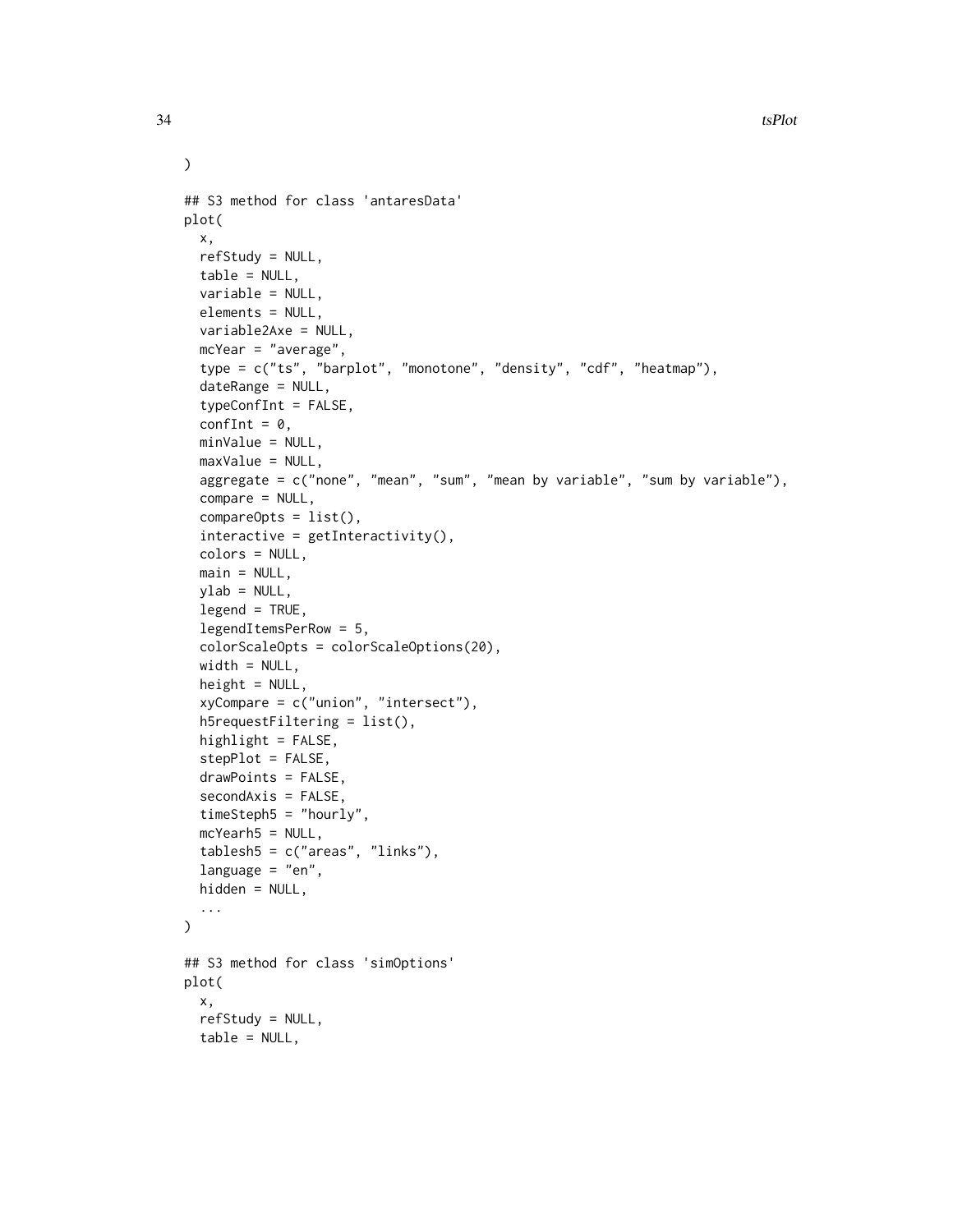#### tsPlot 35

```
variable = NULL,
  elements = NULL,
  variable2Axe = NULL,
  mcYear = "average",
  type = c("ts", "barplot", "monotone", "density", "cdf", "heatmap"),
  dateRange = NULL,
  typeConfInt = FALSE,confInt = 0,
  minValue = NULL,
  maxValue = NULL,
  aggregate = c("none", "mean", "sum", "mean by variable", "sum by variable"),
  compare = NULL,
  compareOpts = list(),
  interactive = getInteractivity(),
  colors = NULL,
  main = NULL,ylab = NULL,legend = TRUE,
  legendItemsPerRow = 5,
  colorScaleOpts = colorScaleOptions(20),
  width = NULL,height = NULL,xyCompare = c("union", "intersect"),
  h5requestFiltering = list(),
  highlight = FALSE,
  stepPlot = FALSE,
  drawPoints = FALSE,
  secondAxis = FALSE,
  timeSteph5 = "hourly",
 mcYearh5 = NULL,tablesh5 = c("areas", "links"),
  language = "en",hidden = NULL,
  ...
\mathcal{L}## S3 method for class 'list'
plot(
  x,
 refStudy = NULL,
  table = NULL,variable = NULL,
  elements = NULL,
  variable2Axe = NULL,
  mcYear = "average",
  type = c("ts", "barplot", "monotone", "density", "cdf", "heatmap"),
  dateRange = NULL,
  typeConfInt = FALSE,
```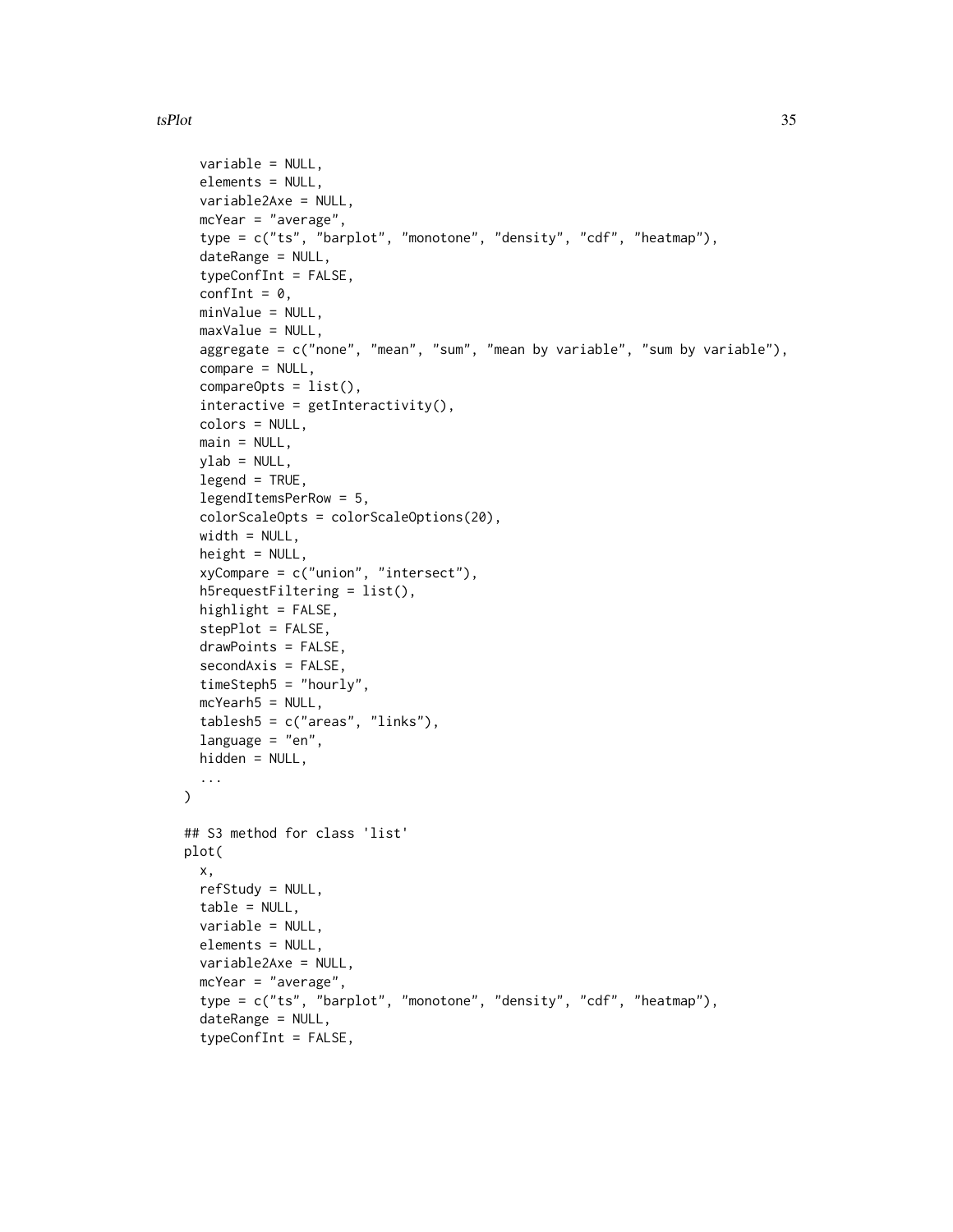```
confInt = 0,
 minValue = NULL,
 maxValue = NULL,
 aggregate = c("none", "mean", "sum", "mean by variable", "sum by variable"),
  compare = NULL,
  compareOpts = list(),
  interactive = getInteractivity(),colors = NULL,
 main = NULL,ylab = NULL,
 legend = TRUE,
 legendItemsPerRow = 5,
 colorScaleOpts = colorScaleOptions(20),
 width = NULL,height = NULL,xyCompare = c("union", "intersect"),
  h5requestFiltering = list(),
 highlight = FALSE,
 stepPlot = FALSE,
  drawPoints = FALSE,
  secondAxis = FALSE,
 timeSteph5 = "hourly",
 mcYearh5 = NULL,
  tablesh5 = c("areas", "links"),
 language = "en",hidden = NULL,
  ...
\mathcal{L}
```
## Arguments

| x            | Object of class antaresData. Alternatively, it can be a list of antaresData<br>objects. In this case, one chart is created for each object. Can also be opts object<br>from h5 file or list of opts object from h5 file.                                                                                                                                                                                                                           |
|--------------|----------------------------------------------------------------------------------------------------------------------------------------------------------------------------------------------------------------------------------------------------------------------------------------------------------------------------------------------------------------------------------------------------------------------------------------------------|
| refStudy     | An object of class antares Data created with function readantares containing<br>data for areas and or districts. Can also contains an opts who refer to a h5 file.                                                                                                                                                                                                                                                                                 |
| table        | Name of the table to display when x is an antaresDataList object.                                                                                                                                                                                                                                                                                                                                                                                  |
| variable     | Name of the variable to plot. If this argument is missing, then the function starts<br>a shiny gadget that let the user choose the variable to represent. When the user<br>clicks on the "Done" button", the graphic is returned by the function.                                                                                                                                                                                                  |
| elements     | Vector of "element" names indicating for which elements of 'x' should the vari-<br>able be plotted. For instance if the input data contains areas, then this parameter<br>should be a vector of area names. If data contains clusters data, this parameter<br>has to be the concatenation of the area name and the cluster name, separated by<br>" > ". This is to prevent confusion when two clusters from different areas have<br>the same name. |
| variable2Axe | character, variables on second axis.                                                                                                                                                                                                                                                                                                                                                                                                               |

<span id="page-35-0"></span>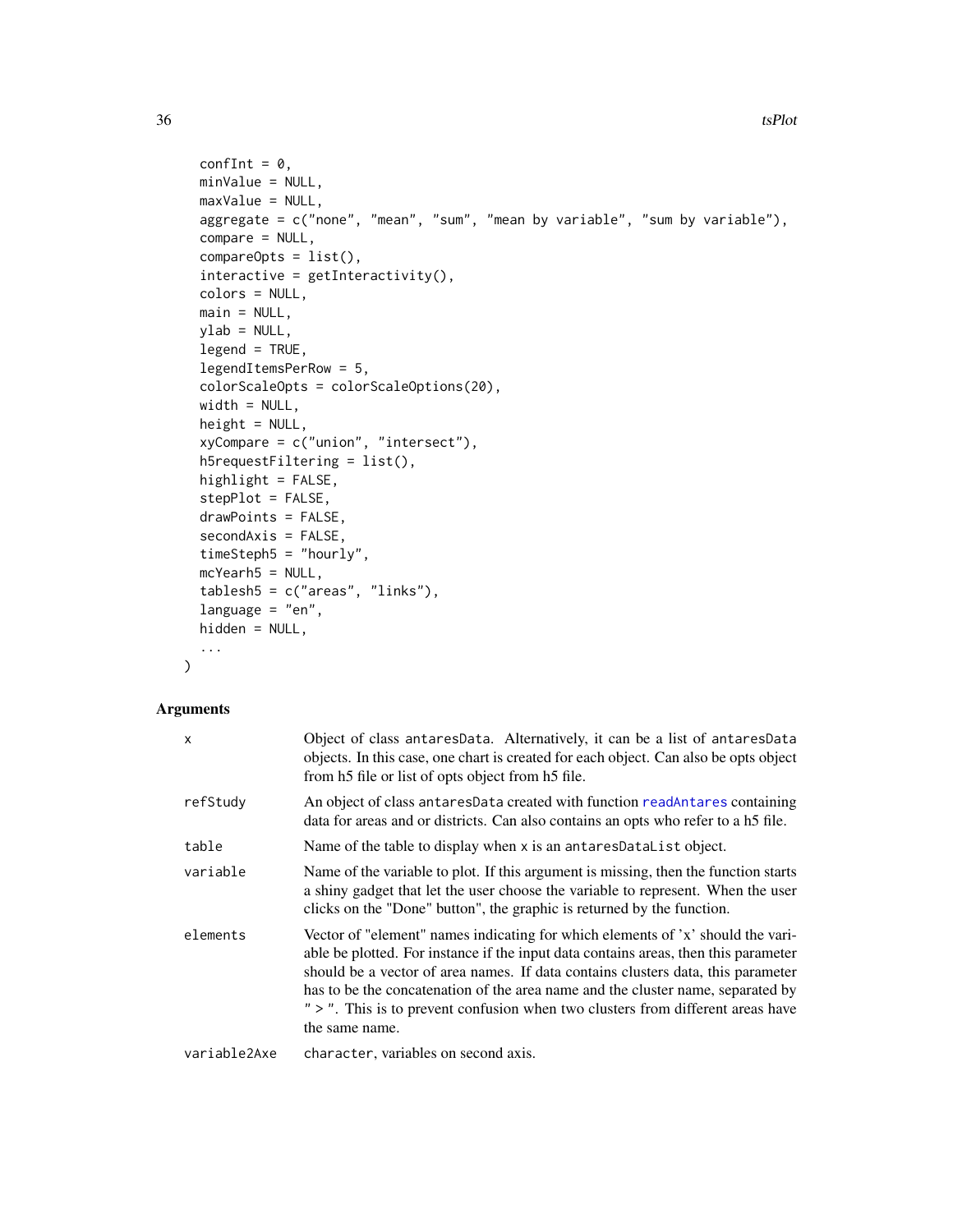#### <span id="page-36-0"></span>tsPlot 37

| mcYear            | If x, contains multiple Monte-Carlo scenarios, this parameter determine which<br>scenario is displayed. Must be an integer representing the index of the scenario<br>or the word "average". In this case data are averaged.                                                                                                                                  |
|-------------------|--------------------------------------------------------------------------------------------------------------------------------------------------------------------------------------------------------------------------------------------------------------------------------------------------------------------------------------------------------------|
| type              | Type of plot to draw. "ts" creates a time series plot, "barplot" creates a barplot<br>with one bar per element representing the average value of the variable for this<br>element. "monotone" draws the monotone curve of the variable for each ele-<br>ment.                                                                                                |
| dateRange         | A vector of two dates. Only data points between these two dates are displayed.<br>If NULL, then all data is displayed.                                                                                                                                                                                                                                       |
| typeConfInt       | logical. If multiple Monte Carlo scenarios are present in the input data, see all<br>curves (FALSE, Default), or mean and confidence interval (TRUE)                                                                                                                                                                                                         |
| confInt           | Number between 0 and 1 indicating the size of the confidence interval to display.<br>If it equals to 0, then confidence interval is not computed nor displayed. Used<br>only when multiple Monte Carlo scenarios are present in the input data.                                                                                                              |
| minValue          | Only used if parameter type is "density" or "cdf". If this parameter is set, all<br>values that are less than minValue are removed from the graphic. This is useful<br>to deal with variables containing a few extreme values (generally cost and price<br>variables). If minValue is unset, all values are displayed.                                       |
| maxValue          | Only used if parameter type is "density" or "cdf". If this parameter is set, all<br>values not in [-minValue, maxValue] are removed from the graphic. This is<br>useful to deal with variables containing a few extreme values (generally cost<br>and price variables). If maxValue is 0 or unset, all values are displayed.                                 |
| aggregate         | When multiple elements are selected, should the data be aggregated. If "none",<br>each element is represented separetly. If "mean" values are averaged and if<br>"sum" they are added. You can also compute mean and sum by variable.                                                                                                                        |
| compare           | An optional character vector containing names of parameters. When it is set,<br>two charts are outputed with their own input controls. Alternatively, it can be a<br>named list with names corresponding to parameter names and values being list<br>with the initial values of the given parameter for each chart. See details if you<br>are drawing a map. |
| compareOpts       | List of options that indicates the number of charts to create and their position.<br>Check out the documentation of compareOptions to see available options.                                                                                                                                                                                                 |
| interactive       | Logical Value. If TRUE, then a shiny gadget is launched that lets the user interac-<br>tively choose the areas or districts to display.                                                                                                                                                                                                                      |
| colors            | Vector of colors                                                                                                                                                                                                                                                                                                                                             |
| main              | Title of the graph.                                                                                                                                                                                                                                                                                                                                          |
| ylab              | Label of the Y axis.                                                                                                                                                                                                                                                                                                                                         |
| legend            | Logical value indicating if a legend should be drawn. This argument is usefull<br>when one wants to create a shared legend with prodStackLegend                                                                                                                                                                                                              |
| legendItemsPerRow |                                                                                                                                                                                                                                                                                                                                                              |
|                   | Number of elements to put in each row of the legend.                                                                                                                                                                                                                                                                                                         |
| colorScaleOpts    | A list of parameters that control the creation of color scales. It is used only for<br>heatmaps. See colorScaleOptions() for available parameters.                                                                                                                                                                                                           |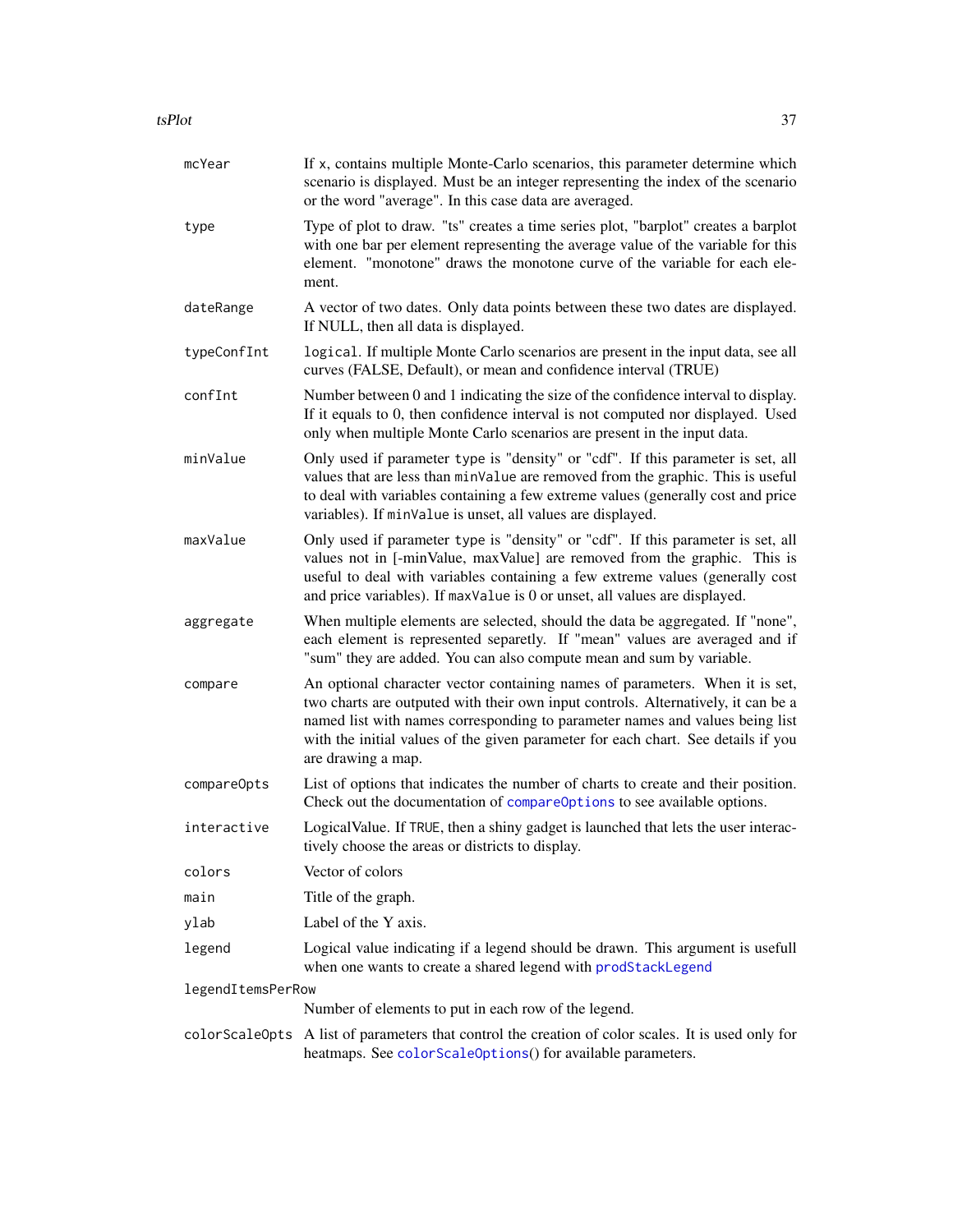<span id="page-37-0"></span>

| Width of the graph expressed in pixels or in percentage of the parent element.<br>For instance "500px" and "100%" are valid values.                                                             |
|-------------------------------------------------------------------------------------------------------------------------------------------------------------------------------------------------|
| Height of the graph expressed in pixels or in percentage of the parent element.<br>For instance "500px" and "100%" are valid values.                                                            |
| Use when you compare studies, can be "union" or "intersect". If union, all of<br>mcYears in one of studies will be selectable. If intersect, only mcYears in all<br>studies will be selectable. |
| h5requestFiltering                                                                                                                                                                              |
| Contains arguments used by default for h5 request, typically h5 request Filtering<br>$=$ list(mcYears = 2)                                                                                      |
| highlight curve when mouse over                                                                                                                                                                 |
| boolean, step style for curves.                                                                                                                                                                 |
| boolean, add points on graph                                                                                                                                                                    |
| add second axis to graph                                                                                                                                                                        |
| character timeStep to read in h5 file. Only for Non interactive mode.                                                                                                                           |
| numeric mcYear to read for h5. Only for Non interactive mode.                                                                                                                                   |
| character tables for h5 ("areas" "links", "clusters" or "disticts"). Only for Non<br>interactive mode.                                                                                          |
| character language use for label. Defaut to 'en'. Can be 'fr'.                                                                                                                                  |
| logical Names of input to hide. Defaut to NULL                                                                                                                                                  |
| Other arguments for manipulateWidget                                                                                                                                                            |
|                                                                                                                                                                                                 |

## Details

If the input data contains several Monte-Carlo scenarios, the function will display the evolution of the average value. Moreover it will represent a 95

If the input data has a annual time step, the function creates a barplot instead of a line chart. compare argument can take following values :

- "mcYear"
- "main"
- "variable"
- "type"
- "typeConfInt"
- "confInt"
- "elements"
- "aggregate"
- "legend"
- "highlight"
- "stepPlot"
- "drawPoints"
- "secondAxis"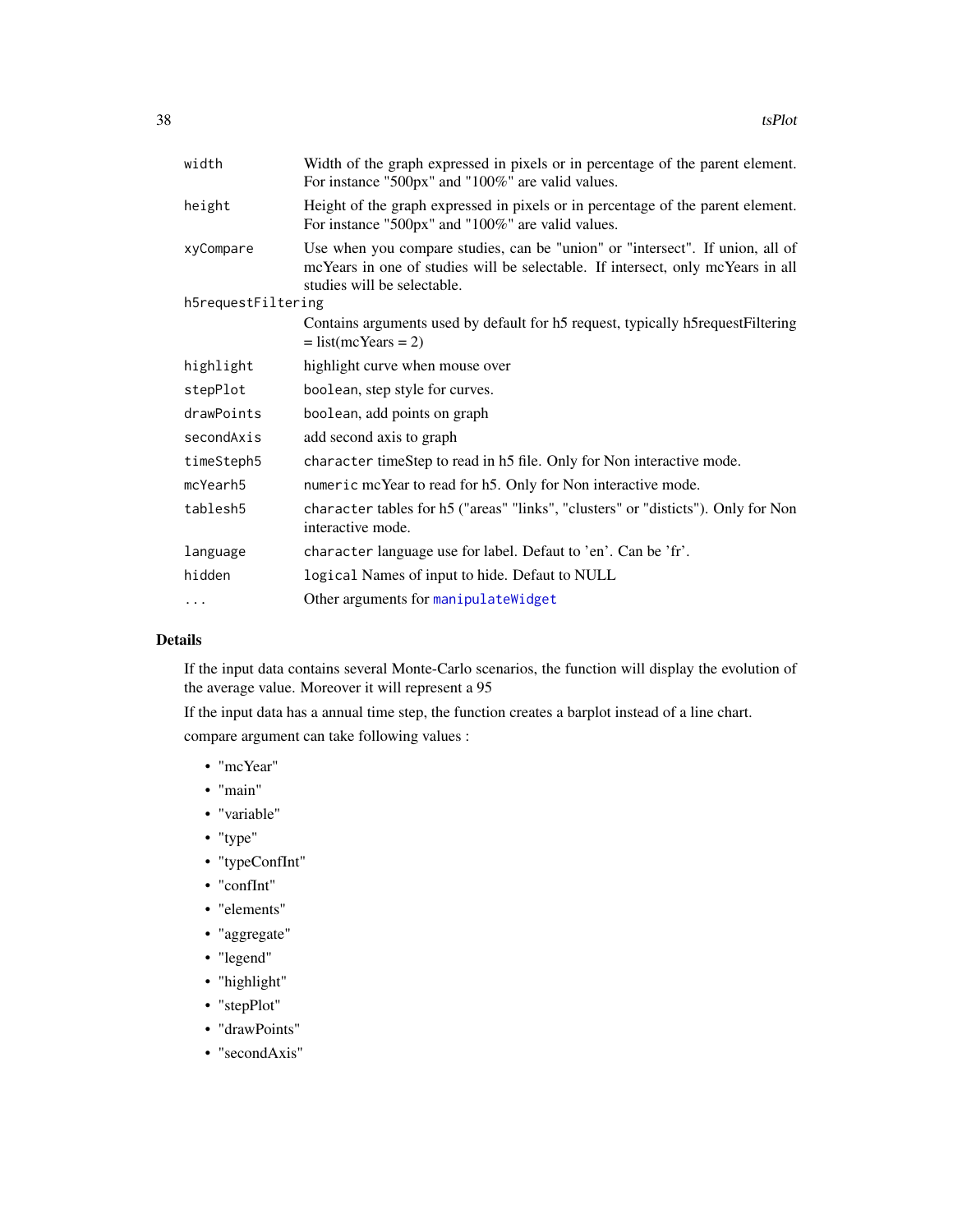#### tsPlot 39

#### Value

The function returns an object of class "htmlwidget". It is generated by package highcharter if time step is annual or by dygraphs for any other time step.It can be directly displayed in the viewer or be stored in a variable for later use.

#### Examples

```
## Not run:
setSimulationPath(path = path1)
mydata \leq readAntares(areas = "all", timeStep = "hourly")
plot(x = mydata)# Plot only a few areas
plot(x = mydata[area %in% c("area1", "area2", "area3")])
# If data contains detailed results, then the function adds a confidence
# interval
dataDetailed <- readAntares(areas = "all", timeStep = "hourly", mcYears = 1:2)
plot(x = dataDet)# If the time step is annual, the function creates a barplot instead of a
# linechart
dataAnnual <- readAntares(areas = "all", timeStep = "annual")
plot(x = dataAnnual)# Compare two simulaitons
# Compare the results of two simulations
setSimulationPath(path1)
mydata1 <- readAntares(areas = "all", timeStep = "daily")
setSimulationPath(path2)
mydata2 <- readAntares(areas = "all", timeStep = "daily")
plot(x = list(mydata1, mydata2))# When you compare studies, you have 2 ways to defind inputs, union or intersect.
# for example, if you chose union and you have mcYears 1 and 2 in the first study
# and mcYears 2 and 3 in the second, mcYear input will be worth c(1, 2, 3)
# In same initial condition (study 1 -> 1,2 ans study 2 -> 2, 3) if you choose intersect,
# mcYear input will be wort 2.
# You must specify union or intersect with xyCompare argument (default union).
plot(x = list(mydata1[area %in% c("a", "b")],
mydata1[area %in% c("b", "c")]), xyCompare = "union")
plot(x = list(mydata1[area %in% c("a", "b")],
mydata1[area %in% c("b", "c")]), xyCompare = "intersect")
# Compare data in a single simulation
# Compare two periods for the same simulation
plot(x = mydata1, compare = "dateRange")# Compare two Monte-Carlo scenarios
detailedData <- readAntares(areas = "all", mcYears = "all")
plot(x = detailedData, .compare = "mcYear")
```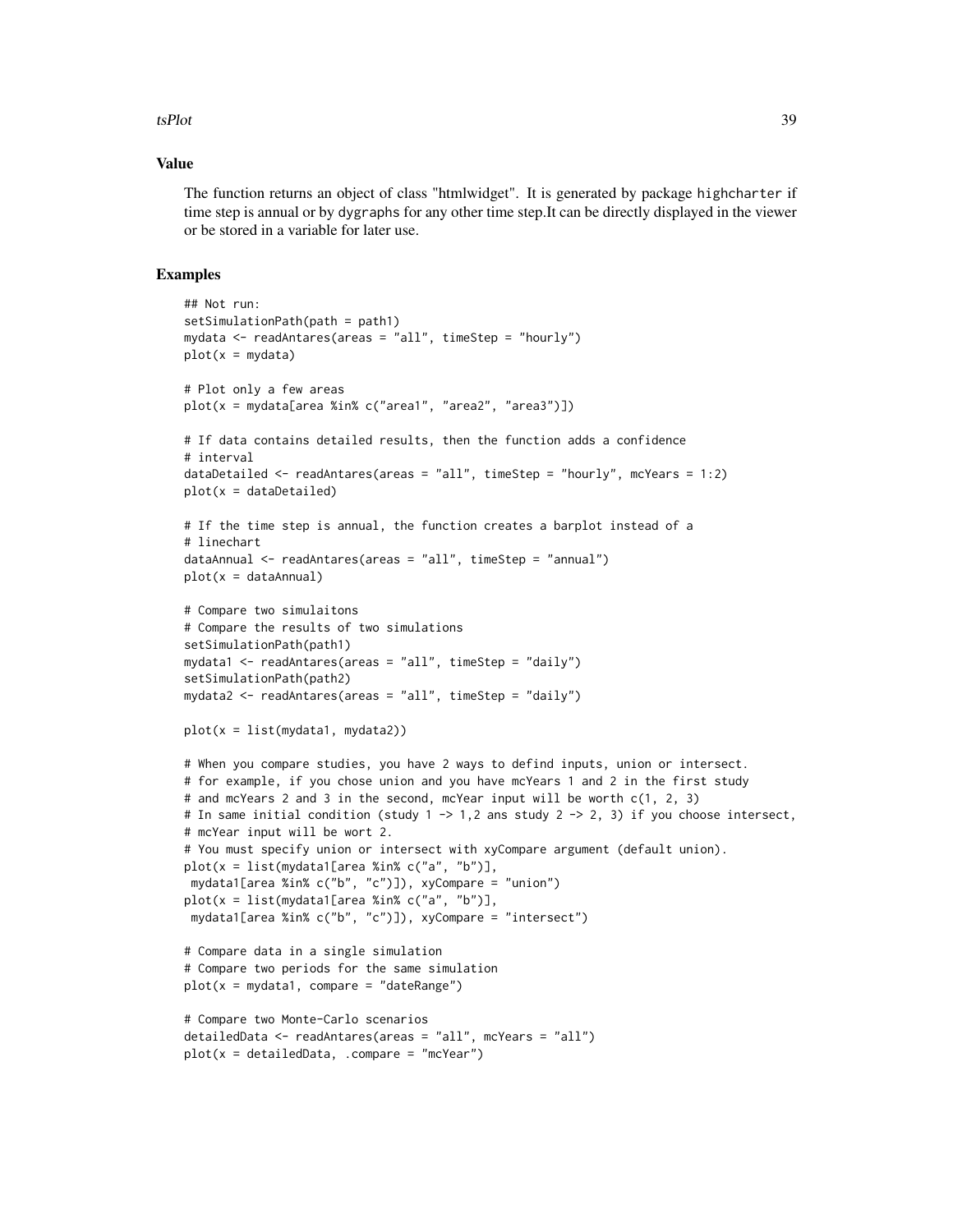```
# Use h5 for dynamic request / exploration in a study
# Set path of simulaiton
setSimulationPath(path = path1)
# Convert your study in h5 format
writeAntaresH5(path = mynewpath)
# Redefine sim path with h5 file
opts <- setSimulationPath(path = mynewpath)
plot(x = opts)# Compare elements in a single study
plot(x = opts, .compare = "mcYear")# Compare 2 studies
plot(x = list(opts, opts2))
# Compare 2 studies with argument refStudy
plot(x = opts, refStudy = opts2)plot(x = opts, refStudy = opts2, type = "ts", interactive = FALSE, mcYearh5 = 2)plot(x = opts, refStudy = opts2, type = "ts", dateRange = DR, h5requestFiltering = list(mcYears = mcYears = mcYearToTest))
```
## End(Not run)